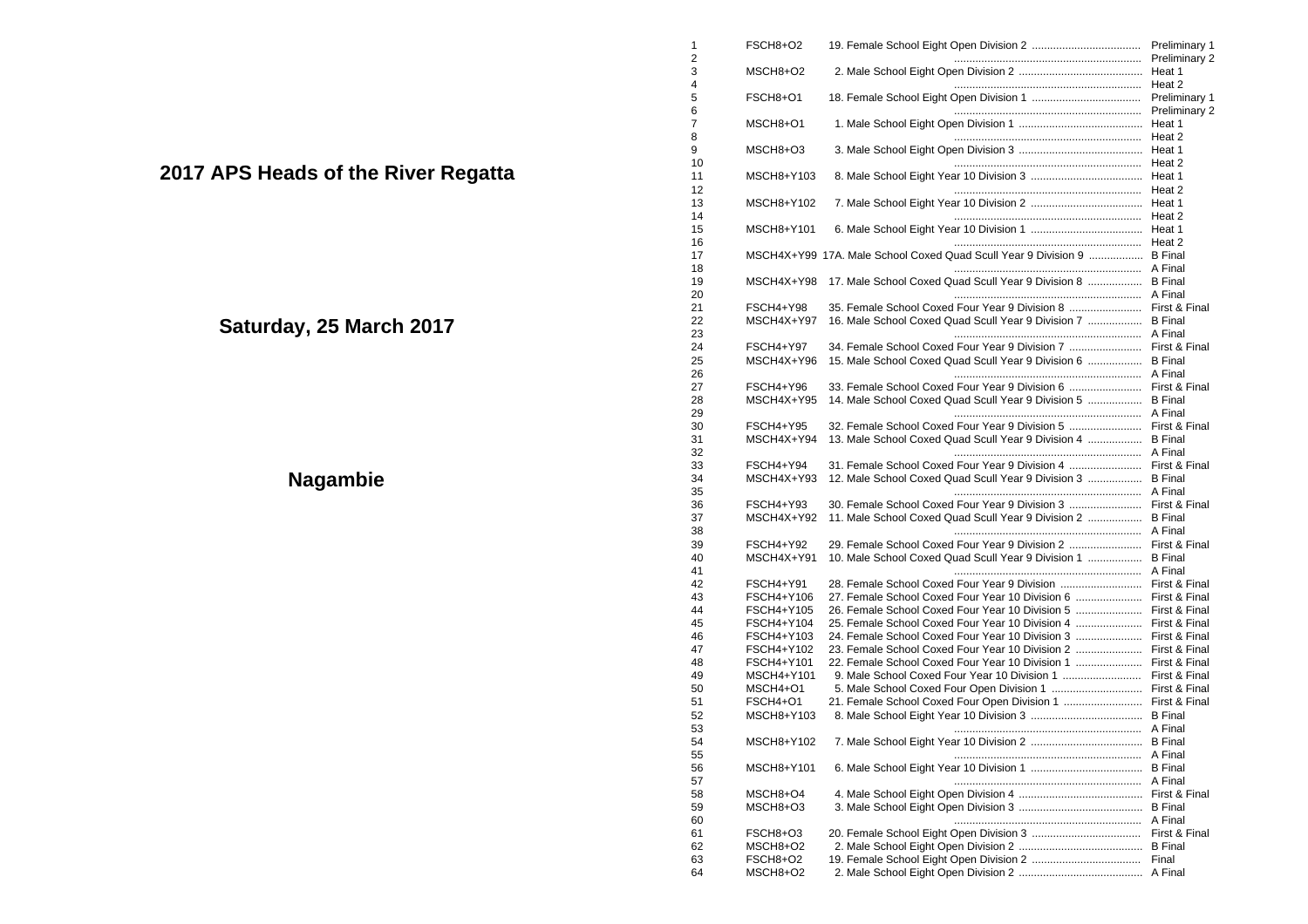| 65 | MSCH8+O1 | B Final |
|----|----------|---------|
| 66 | FSCH8+O1 |         |
| 67 | MSCH8+O1 |         |

|                | 2017 APS Heads of the River Regatta                                                                                            |                         |            |               | Saturday, 25 March 2017 |
|----------------|--------------------------------------------------------------------------------------------------------------------------------|-------------------------|------------|---------------|-------------------------|
| Race 1         | Female School Eight Open Division 2                                                                                            |                         |            | Preliminary 1 |                         |
| Place          | Crew                                                                                                                           | Lane                    | 2000m      |               | Margins                 |
|                | 19.03 Geelong College                                                                                                          |                         |            |               |                         |
| $\mathbf{1}$   | (Ryan, Goldsack, Evans, Longden, Barr, White, Binos, Russell, c: Morgan)                                                       | 4                       | 6:55.30    | 0.00          | $+0.00$                 |
| 2              | 19.05 Wesley College                                                                                                           |                         |            |               |                         |
|                | (Fraser, Anderson, Mason, Gaddie, Burke, Toohey, Ongwat, Machell, c: Peters)                                                   | 5                       | 7:29.48    |               | 34.18 +34.18            |
| 3              | 19.01 Carey Grammar                                                                                                            |                         |            |               |                         |
|                | (Dugan, Gillot, Anderson, Ernest, Brookman, McKay, Fennessy, Perry, c: Arnold)                                                 | 3                       | 7:38.59    |               | $9.11 + 43.29$          |
| Race 2         | Female School Eight Open Division 2                                                                                            |                         |            |               | Preliminary 2           |
| Place          | Crew                                                                                                                           | Lane                    | 2000m      |               | Margins                 |
|                | 19.04 Geelong Grammar                                                                                                          |                         |            |               |                         |
| 1              | (Hill, Manifold, Biggs, Kebbell, Hagege, Sutherland, Keogh, Jackson, c: Blyth)                                                 | 4                       | <b>NTT</b> | 0.00          | $+0.00$                 |
|                | 19.02 Caulfield Grammar                                                                                                        |                         |            |               |                         |
| $\overline{2}$ | (Mitchell, Adam, Routley, Duckett, Fergusson, Upton, Elliott, Nilsson, c: Annois)                                              | 5                       |            |               |                         |
|                |                                                                                                                                |                         |            |               |                         |
| Race 3         | Male School Eight Open Division 2                                                                                              |                         |            | Heat 1        |                         |
| Place          | Crew                                                                                                                           | Lane                    | 2000m      |               | Margins                 |
| 1              | 02.07 Scotch College VIC                                                                                                       |                         |            |               |                         |
|                | (Gertis, Butcher, Miller, Clarke, Baxter, Le Deux, Nothnagel, Webster, c: Phillips)                                            | 4                       | 6:01.56    | 0.00          | $+0.00$                 |
| $\overline{2}$ | 02.02 Caulfield Grammar                                                                                                        |                         |            |               |                         |
|                | (Sellens, Christofidis, Andrew, Farrar, Cowie, Saba, Ryan, McGivern, c: Clifford)                                              | 5                       | 6:09.23    | 7.67          | $+7.67$                 |
| 3              | 02.10 Xavier                                                                                                                   |                         |            |               |                         |
|                | (Tiernan, Silk, Fox, Kennedy, Dowdell, Berogna, Campbell, Bourke, c: Burger)                                                   | 6                       | 6:13.59    |               | $4.36 + 12.03$          |
| 4              | 02.01 Brighton Grammar                                                                                                         |                         |            |               |                         |
|                | (Platt, Kastrinakis, Connell, Murray, Bullock, Twycross, Mason, Catt, c: Kenny)                                                | 3                       | 6:20.02    |               | $6.43 + 18.46$          |
| 5              | 02.09 Wesley College                                                                                                           | $\overline{2}$          | 6:25.14    |               | $5.12 +23.58$           |
|                | (Bell, Pewtress, Chen, Macfarlane, Jacobs, Smith, Tudge, Grant, c: Peters)<br>Progress: 1,2,3->FA (Race 64); 4,5->FB (Race 62) |                         |            |               |                         |
|                |                                                                                                                                |                         |            |               |                         |
| Race 4         | Male School Eight Open Division 2                                                                                              |                         |            | Heat 2        |                         |
| Place          | Crew                                                                                                                           | Lane                    | 2000m      |               | Margins                 |
| 1              | 02.08 St Kevin's                                                                                                               |                         |            |               |                         |
|                | (Daly, Ryan, Beaney, Lhuede, Mulquiny, Radda, Street, Cornwell, c: Lincoln-Price)                                              | $\overline{\mathbf{4}}$ | 6:05.27    | 0.00          | $+0.00$                 |
| $\overline{2}$ | 02.03 Geelong College                                                                                                          |                         |            |               |                         |
|                | (Chalmers, Mahon, Holdsworth, Jackson, Deahl, Mathews, Gubbles, Wylie, c: Wylie)                                               | 5                       | 6:08.14    | 2.87          | $+2.87$                 |
| 3              | 02.04 Geelong Grammar                                                                                                          |                         |            |               |                         |
|                | (MacIntosh, Orford, Gorell, Campbell, Fowler, Wynn-Pope*, Fowles, Heath*, c: Tallis)                                           | 3                       | 6:11.03    | 2.89          | $+5.76$                 |
| 4              | 02.06 Melbourne GS                                                                                                             |                         |            |               |                         |
|                | (Ross, Nuske, Hayter, Hilditch, Ebeyan, Tragas, Bidgood, MacDonald, c: Jenkins)                                                | 6                       | 6:16.12    |               | $5.09 + 10.85$          |
| 5              | 02.05 Haileybury                                                                                                               |                         |            |               | $11.47 +22.32$          |
|                | (Osborne, Burgess, Holding, Okhuizen, Bracken, Ward, Lauder, Horvat, c: Moganaraju)                                            | 2                       | 6:27.59    |               |                         |
|                | Progress: 1,2,3->FA (Race 64); 4,5->FB (Race 62)                                                                               |                         |            |               | *substitute             |
| Race 5         | Female School Eight Open Division 1                                                                                            |                         |            | Preliminary 1 |                         |
| Place          | Crew                                                                                                                           | Lane                    | 2000m      |               | Margins                 |
| $\mathbf{1}$   | 18.04 Geelong Grammar                                                                                                          |                         |            |               |                         |
|                | (Burgess, Needle, Dunn, Brown, Richards, Treweeke, Brookes, Perrignon, c: Naylor)                                              | 4                       | 7:10.41    | 0.00          | $+0.00$                 |
| $\overline{2}$ | 18.01 Carey Grammar                                                                                                            |                         |            |               |                         |
|                | (Evans, Moloney, Hermann, Teh, Cohen, Ward, Arnott, Wilkinson, c: Edwards)                                                     | 5                       | 7:27.03    |               | 16.62 +16.62            |
| 3              | 18.05 Haileybury                                                                                                               |                         |            |               |                         |
|                | (Armstrong, Scaunich, Braim, Tzouvelis, Pest, Ekberg, Maginness, Trivett, c: Scaunich)                                         | 3                       | 7:39.23    |               | 12.20 +28.82            |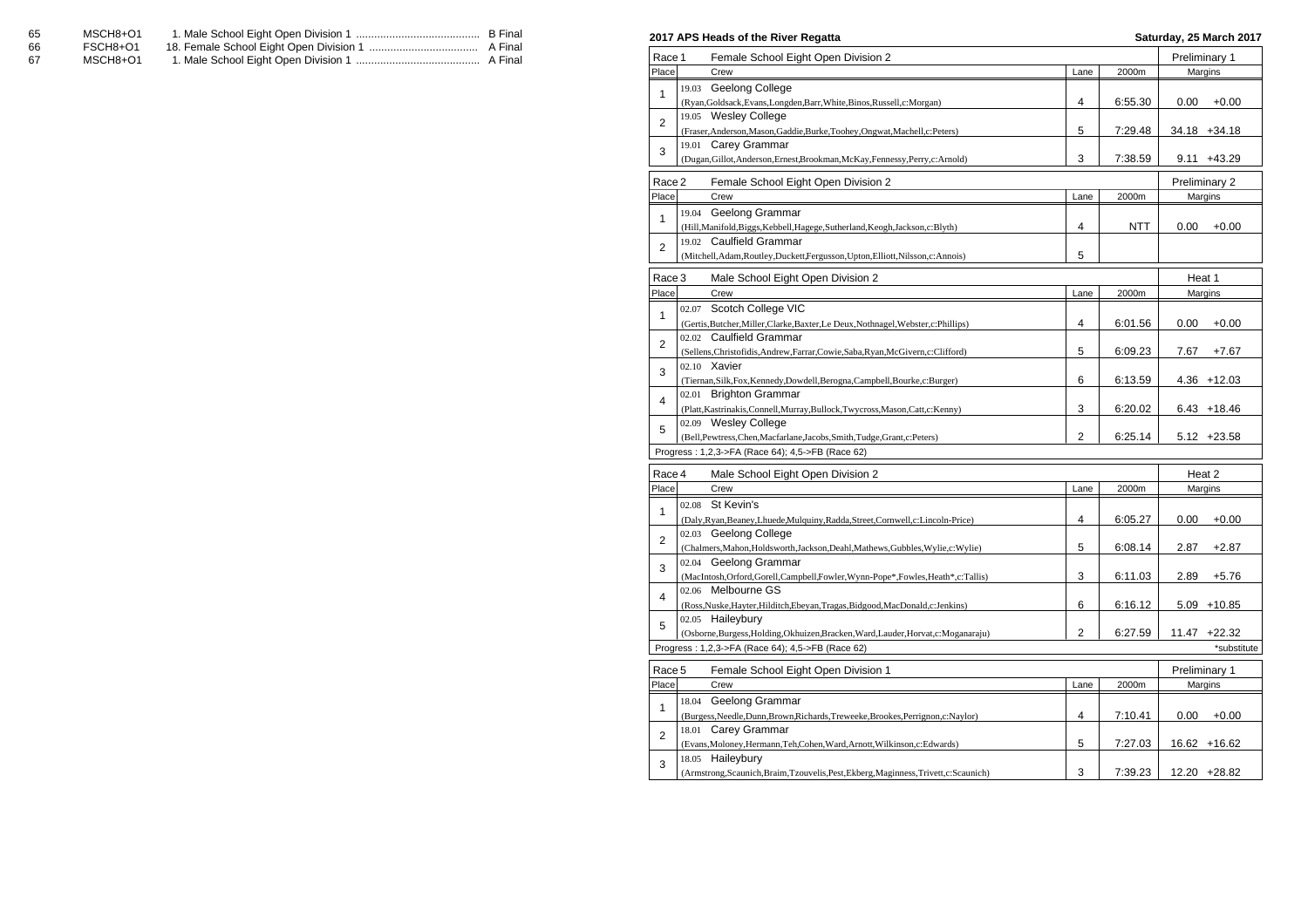**2017 APS Heads of the River Regatta** 

## **2017 APS Heads of the River Regatta Saturday, 25 March 2017**

| Race 6         | Female School Eight Open Division 1                                                                     |                |         | Preliminary 2       |             | Race 10        | Male School Eight Open Division 3                                                                |      |         | Heat 2              |
|----------------|---------------------------------------------------------------------------------------------------------|----------------|---------|---------------------|-------------|----------------|--------------------------------------------------------------------------------------------------|------|---------|---------------------|
| Place          | Crew                                                                                                    | Lane           | 2000m   | Margins             |             | Place          | Crew                                                                                             | Lane | 2000m   | Margins             |
| $\mathbf{1}$   | 18.06 Wesley College                                                                                    |                |         |                     |             |                | 03.07 St Kevin's                                                                                 |      |         |                     |
|                | (Hastings, Niteros, Singleton, Ogilvie, McBurney, Mims, Neiwand, Rose, c: Howard)                       | 5              | 7:02.15 | $0.00 + 0.00$       |             |                | (Lucas-Lely, Eaton, Hogan, Bartaska, Fritsch, McNamara, Weatherall, Lindeman, c: Dwyer)          | 4    | 6:19.56 | $0.00 + 0.00$       |
| $\overline{2}$ | 18.03 Geelong College                                                                                   |                |         |                     |             | 2              | 03.06 Scotch College VIC                                                                         |      |         |                     |
|                | (Walmsley, Stewart, Bond, Midgley, Morrison, Lawson, Tierney, Balaam, c: Gow)                           | 4              | 7:10.37 | $8.22 + 8.22$       |             |                | (Rickard, Price, Bolton, Wilson, Marsden, Dickson, Aitken, Hart, c: Gill)                        | 5    | 6:22.63 | $3.07 + 3.07$       |
| $\sqrt{3}$     | 18.02 Caulfield Grammar                                                                                 |                |         |                     |             | 3              | 03.02 Caulfield Grammar                                                                          |      |         |                     |
|                | (Browell, Hayne, Steel, Knowles, Robinson, Hind, Nowicki, Harrison, c: Angelopoulos)                    | 3              | 7:18.21 | 7.84 +16.06         |             |                | (De Nardis, Oriander, Radford, Slorach, Matheou, Brand, Myers, Ribush, c: Hutchins)              | 3    | 6:34.71 | $12.08 + 15.15$     |
|                |                                                                                                         |                |         |                     |             | 4              | 03.03 Geelong College                                                                            |      |         |                     |
| Race 7         | Male School Eight Open Division 1                                                                       |                |         | Heat 1              |             |                | (Vagg, Kay, Manning, Delahunty, Moorfoot, Batrouney, Gadd, Phung, c: Bourke)                     | 6    | 6:35.72 | $1.01 + 16.16$      |
| Place          | Crew                                                                                                    | Lane           | 2000m   | Margins             |             |                | Progress: 1,2,3->FA (Race 60); 4->FB (Race 59)                                                   |      |         |                     |
| $\mathbf{1}$   | 01.07 Melbourne GS                                                                                      |                |         |                     |             |                |                                                                                                  |      |         |                     |
|                | (Francis, Rose, Hooper, Fox, Hooper, Sanderson, Hamilton, O'Connell, c: Howitt-Ross)                    | 4              | 5:58.14 | $+0.00$<br>0.00     |             | Race 11        | Male School Eight Year 10 Division 3                                                             |      |         | Heat 1              |
| $\overline{2}$ | 01.05 Geelong Grammar                                                                                   |                |         |                     |             | Place          | Crew                                                                                             | Lane | 2000m   | Margins             |
|                | (White, Philip, McLachlan, Arter, Roper, Mentha, Henry, Underwood, c: Jamieson)                         | $\overline{7}$ | 6:00.04 | 1.90<br>$+1.90$     |             |                | 08.06 Scotch College VIC 1                                                                       |      |         |                     |
| 3              | 01.09 St Kevin's                                                                                        |                |         |                     |             |                | (Giffard,Day,Bergh,Somerton,Edwards,Montague,Zaki,Miller,c:Tadgell)                              | 4    | 6:48.27 | $0.00 + 0.00$       |
|                | (Higgins, Johnson, Armstrong, O'Shea, Zupan, Grech, Wright, Corboy, c: Sinni)                           | 5              | 6:00.85 | 0.81<br>$+2.71$     |             | 2              | 08.07 Scotch College VIC 2                                                                       |      |         |                     |
| $\overline{4}$ | 01.11 Xavier                                                                                            |                |         |                     |             |                | (Chang, McHenry, Scott, Winton, Hrelja, Johns, Joel, Porter, c: Phillips)                        | 3    | 7:11.03 | 22.76 +22.76        |
|                | (Perica, Delany-Small, Guy, Jenkins, Kelly, Ward, Greene, Amad, c: King)                                | 3              | 6:10.85 | 10.00 +12.71        |             | 3              | 08.03 Geelong Grammar                                                                            |      |         |                     |
| $\sqrt{5}$     | 01.02 Carey Grammar                                                                                     |                |         |                     |             |                | (Sumendap*, Harry, Johnson, Nott, Chomley, Ning, Gemilang, Slorach*, c: Sakajiou)                | 5    | 7:12.62 | $1.59 +24.35$       |
|                | (Cole, Martin, Katsivelis, Walker, Jobson, Bavage, Mcvicar, Worth, c: Coleman)                          | $\overline{2}$ | 6:18.24 | $7.39 +20.10$       |             | 4              | 08.04 Melbourne GS                                                                               |      |         |                     |
| 6              | 01.10 Wesley College                                                                                    |                |         |                     |             |                | (Xu,O'Connor,McGregor,Bundy,Donnelly,Hawkins,Wilson-Robson,Yang,c:Corbett)                       | 6    | 7:43.77 | $31.15 + 55.50$     |
|                | (Tammesild,Smith,Joyce,Bayliss,Tatterson,Pleasants,Smith,Lavery,c:Roberts)                              | 6              | 6:20.59 | $2.35 +22.45$       |             |                | Progress: 1,2,3->FA (Race 53); 4->FB (Race 52)                                                   |      |         | *substitute         |
|                | Progress: 1,2,3->FA (Race 67); 4,5,6->FB (Race 65)                                                      |                |         |                     |             |                |                                                                                                  |      |         |                     |
|                |                                                                                                         |                |         |                     |             | Race 12        | Male School Eight Year 10 Division 3                                                             |      |         | Heat 2              |
| Race 8         | Male School Eight Open Division 1                                                                       |                |         | Heat 2              |             | Place          | Crew                                                                                             | Lane | 2000m   | Margins             |
| Place          | Crew                                                                                                    | Lane           | 2000m   | Margins             |             |                | 08.05 Melbourne GS                                                                               |      |         |                     |
| $\overline{1}$ | 01.08 Scotch College VIC                                                                                |                |         |                     |             |                | (Stephens, Marriner, Misko, Williams, Klempfner, Edwards, Ross, Hume, c: Mitchell)               | 4    | 7:01.60 | $0.00 + 0.00$       |
|                | (Isles, Cooper, Russell, Emmett, Miller, Macky, Emmett, Murchie, c: Gill)                               | 2              | 6:00.29 | $+0.00$<br>$0.00\,$ |             | 2              | 08.01 Brighton Grammar                                                                           |      |         |                     |
| $\overline{c}$ | 01.04 Geelong College                                                                                   |                |         |                     |             |                | (Zhu,Stuart-Williams,Sum,McPeake,Williams,Nimorakiotakis,Liddle,Graves,c:Tzimas)                 | 5    | 7:19.93 | 18.33 +18.33        |
|                | (Page, Fitzgerald, Bell, Foley, Thornton, Kemp, Malone, Sutherland, c: Doery)                           | 4              | 6:03.76 | 3.47<br>$+3.47$     |             | 3              | 08.08 St Kevin's                                                                                 |      |         |                     |
| 3              | 01.03 Caulfield Grammar                                                                                 |                |         |                     |             |                | (Dinh, Scherrer, Liszukiewicz, Scott, Fergus, Penfold, Ragusa, McBurnie, c: Bannon)              | 3    | 7:39.00 | 19.07 +37.40        |
|                | (Selemba, Martin-Endres, O'Brien, Bentony, Breeze, Allen-Lyons, McVean, Vlachodimitropoulos, c: Tilley) | 3              | 6:05.51 | $+5.22$<br>1.75     |             |                | 08.02 Geelong Grammar                                                                            |      |         |                     |
| $\overline{4}$ | 01.01 Brighton Grammar                                                                                  |                |         |                     |             |                | (Cole, Bates, Yoswichai, Roberts, Harris, O'Donnell, Hancock, Tillett*, c: Emery-Sherrard)       | 6    | 7:58.29 | 19.29 +56.69        |
|                | (Ewers, Haddon, Capp, Barden, Lewis, Phillips, Mahan, Stewart, c: Farrow)                               | 5              | 6:08.49 | $2.98 + 8.20$       |             |                | Progress: 1,2,3->FA (Race 53); 4->FB (Race 52)                                                   |      |         | *substitute         |
| 5              | 01.06 Haileybury                                                                                        |                |         |                     |             |                |                                                                                                  |      |         |                     |
|                | (Akdogan,Kalfas,Clemens,Bensch,Perdriau*,Crantock,Green*,Achermann,c:Van Well)                          | 6              | 6:12.72 | 4.23 +12.43         |             | Race 13        | Male School Eight Year 10 Division 2                                                             |      |         | Heat 1              |
|                | Progress: 1,2,3->FA (Race 67); 4,5->FB (Race 65)                                                        |                |         |                     | *substitute | Place          | Crew                                                                                             | Lane | 2000m   | Margins             |
|                |                                                                                                         |                |         |                     |             |                | 07.06 Scotch College VIC                                                                         |      |         |                     |
| Race 9         | Male School Eight Open Division 3                                                                       |                |         | Heat 1              |             |                | (White,Johnston,Macdonald,Hobson,Marshall,Lempriere,Bloom,Richards,c:Miller)                     | 4    | 6:28.51 | 0.00<br>$+0.00$     |
| Place          | Crew                                                                                                    | Lane           | 2000m   | Margins             |             | $\overline{2}$ | 07.08 Xavier                                                                                     |      |         |                     |
| $\overline{1}$ | <b>Brighton Grammar</b><br>03.01                                                                        |                |         |                     |             |                | (Forbes, Giliberto, Crooke, Lachal, Donoghue, Cortada-McCorkell, Stuckey, McCarthy, c: Chisholm) | 5    | 6:34.15 | +5.64<br>5.64       |
|                | (Cruse, Wood, Gray, McDowell, Parish, Hurd, Parker, De Worsop, c: Durkin)                               | 4              | 6:22.63 | $0.00\,$<br>$+0.00$ |             | 3              | 07.07 St Kevin's                                                                                 |      |         |                     |
| $\overline{2}$ | 03.04 Geelong Grammar                                                                                   |                |         |                     |             |                | (Roberts, Shepherd, Souter, Cox, Maule, Bonacci, O'Connor, Agostinelli, c: Ciavarella)           | 6    | 6:55.09 | 20.94 +26.58        |
|                | (Gaunt, Eisner, Thorne*, Ranacher, Maconochie, Forwood, Pithie, McKenzie, c: Doughty)                   | 5              | 6:29.61 | $+6.98$<br>6.98     |             |                | 07.04 Geelong Grammar                                                                            |      |         |                     |
| 3              | 03.08 Xavier                                                                                            |                |         |                     |             |                | (Stevens, Fletcher, Job, Kellett, Caiani*, Southwick, van de Merwe, Mills, c: Cole)              | 3    | 7:01.43 | $6.34 + 32.92$      |
|                | (Loewenstein, Hicks, Targett, Woodley, Mort, Ketsakidis, Morton, Higgins, c: Liu)                       | 6              | 6:34.28 | $4.67 + 11.65$      |             |                | Progress: 1,2,3->FA (Race 55); 4->FB (Race 54)                                                   |      |         | *substitute         |
| $\overline{4}$ | 03.05 Melbourne GS                                                                                      |                |         |                     |             |                |                                                                                                  |      |         |                     |
|                | (Hornor, Baker, Croser, Brown, Hibbard, Grimwade, Blomley, Kelly, c: Zorin)                             | 3              | 6:37.26 | $2.98 + 14.63$      |             | Race 14        | Male School Eight Year 10 Division 2                                                             |      |         | Heat 2              |
|                | Progress: 1,2,3->FA (Race 60); 4->FB (Race 59)                                                          |                |         |                     | *substitute | Place          | Crew                                                                                             | Lane | 2000m   | Margins             |
|                |                                                                                                         |                |         |                     |             |                | 07.05 Melbourne GS                                                                               |      |         |                     |
|                |                                                                                                         |                |         |                     |             |                | (Davie, May, Danks, Newton-Brown, Finlay, Wilson, Thompson, Mullin, c: Staughton)                | 4    | 6:32.37 | $0.00\,$<br>$+0.00$ |
|                |                                                                                                         |                |         |                     |             | $\overline{2}$ | 07.01 Brighton Grammar                                                                           |      |         |                     |
|                |                                                                                                         |                |         |                     |             |                | (Hernadi, Banfield, McConville, Mongey, Snowsill, Reid, Warrell, Jackson, c: Stewart)            | 5    | 6:37.08 | $4.71 + 4.71$       |
|                |                                                                                                         |                |         |                     |             | 3              | 07.03 Geelong College                                                                            |      |         |                     |
|                |                                                                                                         |                |         |                     |             |                | (Byrne, Brown, Deppeler, Molloy, Jackman, McGuire, Middleton, Powell, c: Abikhair)               | 3    | 7:05.75 | 28.67 +33.38        |
|                |                                                                                                         |                |         |                     |             |                | 07.02 Caulfield Grammar                                                                          |      |         |                     |
|                |                                                                                                         |                |         |                     |             | $\overline{4}$ | (Lee,Lu,Murray,Duggan,Eggers,Grinter,Brandt,Hartley,c:Tilley)                                    | 6    | 7:52.82 | 47.07 +80.45        |
|                |                                                                                                         |                |         |                     |             |                | Progress: 1,2,3->FA (Race 55); 4->FB (Race 54)                                                   |      |         |                     |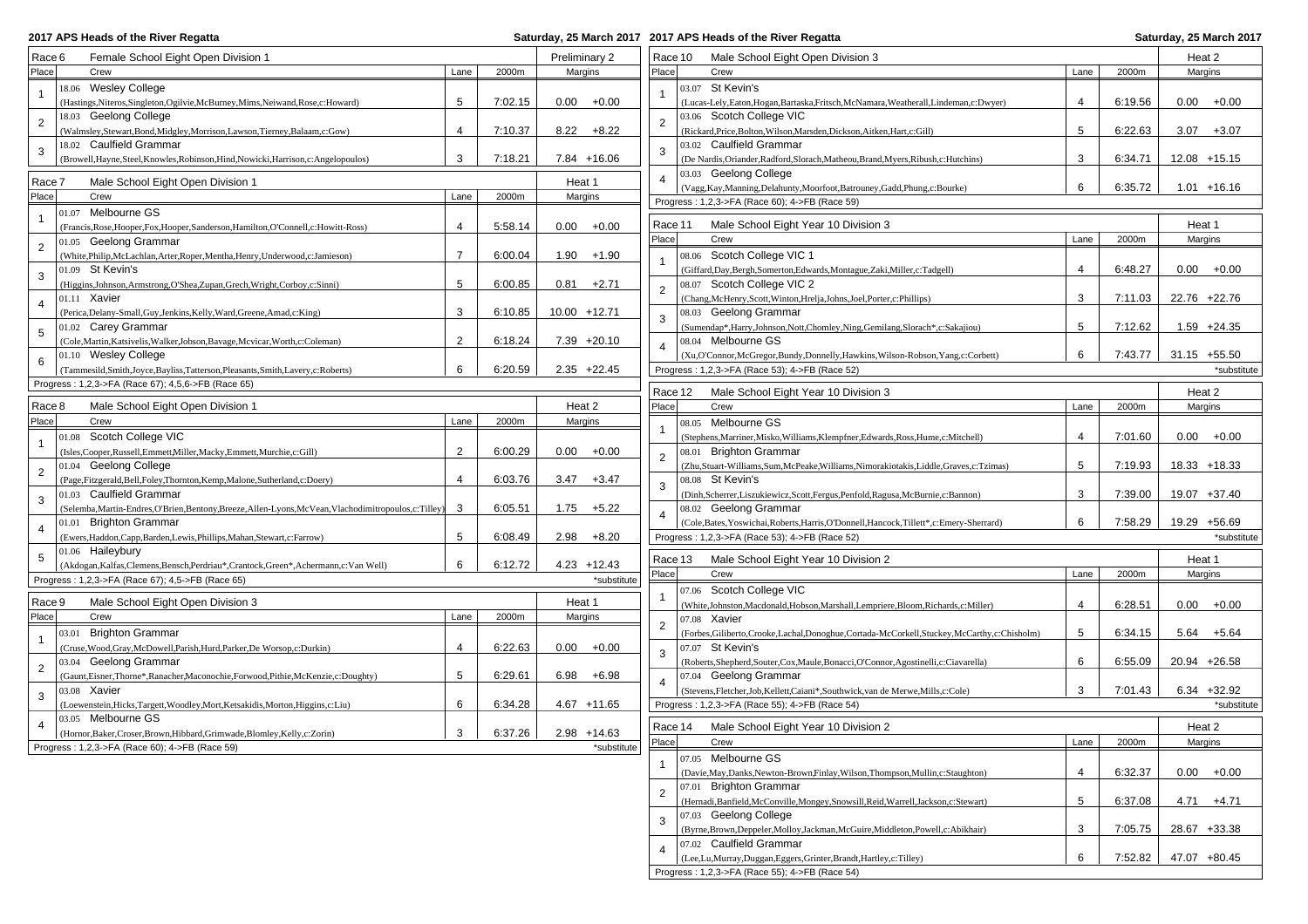|  |  | 2017 APS Heads of the River Regatt |  |  |  |
|--|--|------------------------------------|--|--|--|
|--|--|------------------------------------|--|--|--|

## **2017 APS Heads of the River Regatta Saturday, 25 March 2017 2017 APS Heads of the River Regatta Saturday, 25 March 2017**

| Race 15<br>Male School Eight Year 10 Division 1                                                     |                 |         | Heat 1         |                | Race 21        |         |                            | Female School Coxed Four Year 9 Division 8                                           |                                       |         | First & Final   |             |
|-----------------------------------------------------------------------------------------------------|-----------------|---------|----------------|----------------|----------------|---------|----------------------------|--------------------------------------------------------------------------------------|---------------------------------------|---------|-----------------|-------------|
| Place<br>Crew                                                                                       | Lane            | 2000m   |                | Margins        | Place          |         | Crew                       |                                                                                      | Lane                                  | 1000m   | Margins         |             |
| 06.08 Scotch College VIC                                                                            |                 |         |                |                | $\mathbf{1}$   |         | 35.02 Carey Grammar 2      | (Condilis, Ignjatic, Millar, Giannakopoulos, c: McConnon)                            | 5                                     | 4:33.87 | $0.00 + 0.00$   |             |
| (Kilroe-Smith, Permezel, Cameron, McPhail, Dixon, Miscamble, Cameron, Scott, c: Smith)              | 4               | 6:24.48 | 0.00           | $+0.00$        | 2              |         | 35.03 Carey Grammar 3      | (Valentine, Sweeny, McKee, Portelli, c: Lei)                                         | 3                                     | 4:44.12 | $10.25 + 10.25$ |             |
| 06.09 St Kevin's<br>$\overline{2}$                                                                  |                 |         |                |                | 3              |         | 35.01 Carey Grammar 1      | (Senn, Zumbo, Sutton, Elliott, c: Wheeler)                                           | $\overline{4}$                        | 5:00.80 | 16.68 +26.93    |             |
| (O'Malley, Dawe, Farnan-Aarons, Grossi, Hart, Lane, Herbert-Morgan, Piner, c: Woods)                | 3               | 6:33.58 |                | $9.10 + 9.10$  | Race 22        |         |                            | Male School Coxed Quad Scull Year 9 Division 7                                       |                                       |         | <b>B</b> Final  |             |
| 06.11 Xavier<br>3                                                                                   |                 |         |                |                | Place          |         | Crew                       |                                                                                      | Lane                                  | 1000m   | Margins         |             |
| (McNamara, Hansen, Egan, Brinkworth, Bell, Bowen, Margetts, Agelopoulos, c: Grave)                  | 5               | 6:38.86 |                | $5.28 + 14.38$ |                |         |                            |                                                                                      |                                       |         |                 |             |
| 06.05 Geelong Grammar<br>4                                                                          |                 |         |                |                | $\mathbf{1}$   |         |                            | 16.15 Scotch College VIC 9 (McEwan-Smith, Dankesreither, Harrison, Scott, c: Vessey) | 3                                     | 4:11.99 | $0.00 + 0.00$   |             |
| (Mortimer, Allen, Henry, Barr-Smith, Langley, Alvarez de Toledo, Larritt, Jamieson, c: Lewin)       | 6               | 6:41.27 |                | $2.41 + 16.79$ | 2              |         | 16.13 Melbourne GS 9       | (McKenna, Murray, Mollard, Bradley, c: Wang)                                         | 6                                     | 4:29.37 | 17.38 +17.38    |             |
| 06.02 Carey Grammar<br>5                                                                            |                 |         |                |                | 3              |         | 16.14 Melbourne GS 8       | (Sterritt, Fletcher, McMurrick, Carmichael, c: Tallis)                               | 5<br>$\overline{7}$                   | 4:30.60 | $1.23 + 18.61$  |             |
| (Dimitropoulos, Gentis, Hubbard, Rossi, Ding, Harding, Evans, Blood, c: Atkins)                     | 2               | 6:46.97 |                | $5.70 +22.49$  | $\overline{4}$ |         | 16.16 Wesley College       | (Heron, D'Amico, Glennon, Fry, c: Dauterman)                                         | $\overline{2}$                        | 4:31.53 | $0.93 + 19.54$  |             |
| 06.06 Haileybury<br>6                                                                               |                 |         |                |                | 5              |         | 16.02 Caulfield Grammar    | (Westwood, Robinson, Fox, Hackett, c: Gall)                                          | $\overline{4}$                        | 4:37.62 | $6.09 +25.63$   |             |
| (Cain, McKay, McIntyre, Gunasegaram, Trewin, Paynter, Panagiotopoulos, Traum, c: Dibble)            | $\overline{7}$  | 7:01.13 |                | 14.16 +36.65   | 6              |         | 16.09 St Kevin's 8         | (Stevens, Di Conza, Rodway, Ward, c: Bannon)                                         |                                       | 5:26.77 | 49.15 +74.78    |             |
| Progress: 1,2,3->FA (Race 57); 4,5,6->FB (Race 56)                                                  |                 |         |                |                | Race 23        |         |                            | Male School Coxed Quad Scull Year 9 Division 7                                       |                                       |         | A Final         |             |
| Race 16<br>Male School Eight Year 10 Division 1                                                     |                 |         |                | Heat 2         | Place          |         | Crew                       |                                                                                      | Lane                                  | 1000m   | Margins         |             |
| Place<br>Crew                                                                                       | Lane            | 2000m   |                | Margins        | $\mathbf{1}$   |         | 16.11 Xavier 8             | (Farrugia*, Alexander, Robinson, Nguyen, c: Wellink)                                 | 3                                     | 3:49.46 | $0.00 + 0.00$   |             |
|                                                                                                     |                 |         |                |                | $\overline{2}$ |         | 16.12 Xavier 9             | (Park, Hansen, Lewis, Mitchell, c: Anderson)                                         | 5                                     | 3:51.42 | $1.96 + 1.96$   |             |
| 06.01 Brighton Grammar                                                                              |                 |         |                |                | 3              |         | 16.07 Scotch College VIC 8 | (Oliphant, Caine, Gillies, Ng, c: Hill)                                              | $\overline{4}$                        | 3:54.67 | $3.25 + 5.21$   |             |
| (Armstrong, Kardis, Gernandt, Mathews, Le Grice, Barden, Kulesza, Lewis, c: Kenny)                  | $\overline{4}$  | 6:13.19 | 0.00           | $+0.00$        | 4              |         | 16.03 Geelong College      | (Buchanan, Hughes, Hanson, Miller, c: Jackman)                                       | $\overline{2}$                        | 4:06.03 | 11.36 +16.57    |             |
| 06.07 Melbourne GS<br>$\overline{2}$                                                                |                 |         |                |                | 5              |         | 16.10 St Kevin's 9         | (Liptak, McCann, Moffat, McNair, c: O'Donoghue)                                      | 6                                     | 4:08.56 | $2.53 + 19.10$  |             |
| (Anstee, Ward-Ambler, Gray, Kerr, Arnold, Hann, Kloufetos, Derham, c: Jackson)                      | 5               | 6:20.34 |                | $7.15 + 7.15$  | 6              |         | 16.01 Brighton Grammar     | (Mitchell, Wang, Horth, Evans-Greenwood, c: Lovett)                                  | 7                                     | 4:12.93 | $4.37 +23.47$   |             |
| 06.04 Geelong College<br>3                                                                          |                 |         |                |                |                |         |                            |                                                                                      |                                       |         |                 | *substitute |
| (Horoch, Illingworth, Derksen, Fulton, Callan, Page, Rees, Aker, c: Dobie)                          | 6               | 6:27.32 |                | $6.98 + 14.13$ |                |         |                            |                                                                                      |                                       |         |                 |             |
| 06.03 Caulfield Grammar<br>4                                                                        |                 |         |                |                | Race 24        |         |                            | Female School Coxed Four Year 9 Division 7                                           |                                       |         | First & Final   |             |
| (Bottomley,Fleming,Tobin-Underwood,Dowling,Pritchard,McDonell,Drewitt,Lellyett,c:Tilley)            | 3               | 6:33.48 |                | $6.16 +20.29$  | Place          |         | Crew                       |                                                                                      | Lane                                  | 1000m   | Margins         |             |
| 06.10 Wesley College<br>5                                                                           |                 |         |                |                | $\mathbf{1}$   |         | 34.01 Carey Grammar 1      | (Barker, Davies, Munro, Cronshaw, c: Cohen)                                          | $\overline{4}$                        | 4:01.82 | $0.00 + 0.00$   |             |
| (Cargill, Hymas, Kelly, Burns, Hinrichsen, Williams, Douthat, Niteros, c: Randles)                  | 2               | 6:36.67 |                | $3.19 +23.48$  | $\overline{2}$ |         | 34.04 Geelong College      | (Howie, Hooper-Birch, Ruggero, Duff, c: Paton)                                       | 3                                     | 4:10.74 | $8.92 + 8.92$   |             |
| Progress: 1,2,3->FA (Race 57); 4,5->FB (Race 56)                                                    |                 |         |                |                | 3              |         | 34.02 Carey Grammar 2      | (Whitford, Koulies, Windoloski, Murray, c: Storm)                                    | 5                                     | 4:12.35 | $1.61 + 10.53$  |             |
| Male School Coxed Quad Scull Year 9 Division 9<br>Race 17                                           |                 |         | <b>B</b> Final |                | $\overline{4}$ |         | 34.03 Caulfield Grammar    | (Bonnes, Bott, Powell, Fausett, c: Peterson)                                         | 6                                     | 4:52.75 | 40.40 +50.93    |             |
| Place<br>Crew                                                                                       | Lane            | 1000m   |                | Margins        |                |         |                            |                                                                                      |                                       |         |                 |             |
| 17A.01 Melbourne GS 15<br>(Blazey, Wang, Sergeant, Yu,c: Fox)<br>$\mathbf{1}$                       | 4               | 4:11.21 | 0.00           | $+0.00$        | Race 25        |         |                            | Male School Coxed Quad Scull Year 9 Division 6                                       |                                       |         | <b>B</b> Final  |             |
| 17A.09 Melbourne GS 13<br>$\overline{2}$<br>(Seah, Nicol, Grosso, Wilson, c: Backwell)              | 3               | 4:16.52 | 5.31           | $+5.31$        | Place          |         | Crew                       |                                                                                      | Lane                                  | 1000m   | Margins         |             |
| 17A.10 Melbourne GS 14<br>3<br>(Penfold,Duffy,Gough,Christiansen,c:Fuller)                          | 5               | 4:21.17 | 4.65           | $+9.96$        | $\mathbf{1}$   |         | 15.15 Melbourne GS 7       | (Templeton, Warr, Gleeson, Baillieu, c: Richard)                                     | $\overline{7}$                        | 3:52.36 | 0.00            | $+0.00$     |
|                                                                                                     |                 |         |                |                | $\overline{2}$ |         | 15.09 Scotch College VIC 7 | (Macciolli, Wood, Hosking, Collie, c: Bell)                                          | 4                                     | 3:54.97 | 2.61            | $+2.61$     |
| Race 18<br>Male School Coxed Quad Scull Year 9 Division 9                                           |                 |         | A Final        |                | 3              |         | 15.04 Geelong College      | (Clifford,Faull,Houen,Beaufoy,c:Sadler)                                              | 3                                     | 3:55.41 | 0.44            | $+3.05$     |
| Place<br>Crew                                                                                       | Lane            | 1000m   |                | Margins        | 4              |         | 15.03 Caulfield Grammar    | (Hodgson, Knowles, Lowrie, Davis, c: Gall)                                           | 6                                     | 4:00.30 | 4.89            | $+7.94$     |
| 17A.06 St Kevin's 13<br>(Buultjens, Melican, Montague, O'Donoghue, c: Sharp)<br>$\mathbf{1}$        | $\overline{2}$  | 4:05.05 | 0.00           | $+0.00$        | 5              |         | 15.02 Carey Grammar        | (Apostolou,Cowley,Ward,Wilson,c:Lloyd)                                               | 5                                     | 4:01.68 | 1.38            | $+9.32$     |
| 2<br>17A.05 St Kevin's 12<br>(O'Leary, Duncan, Morelli, Kidman, c: Ritoli)                          | 3               | 4:07.44 | 2.39           | $+2.39$        | 6              |         | 15.01 Brighton Grammar     | (Langdon, Seamus, Aloi, Kastrinakis, c: Lovett)                                      | 2                                     | 4:17.80 | 16.12 +25.44    |             |
| 17A.03 Scotch College VIC 13(Chan, Brown, Duke, Hermiston, c: Simmons)<br>3                         | 6               | 4:11.20 | 3.76           | $+6.15$        |                |         |                            |                                                                                      |                                       |         |                 |             |
| 17A.04 Scotch College VIC 14(Bell,Child,Ewart,Powell,c:Longmuir)<br>4                               | $\overline{7}$  |         |                |                |                |         |                            |                                                                                      |                                       |         | A Final         |             |
|                                                                                                     |                 |         |                |                |                | Race 26 |                            | Male School Coxed Quad Scull Year 9 Division 6                                       |                                       |         |                 |             |
|                                                                                                     |                 | 4:12.79 | 1.59           | $+7.74$        | Place          |         | Crew                       |                                                                                      | Lane                                  | 1000m   | Margins         |             |
| 17A.07 St Kevin's 14<br>5<br>(Noonan, Rosengren, Paterson, Dumaresq, c: O'Donoghue)                 | 4               | 4:14.86 | 2.07           | $+9.81$        | 1              |         | 15.13 Xavier 6             | (Baker, Willoughby-Gough, Amalfi, Benston, c: Francis)                               | $\overline{4}$                        | 3:43.23 | 0.00            | $+0.00$     |
| 17A.02 Scotch College VIC 12(Bussell, Daley, Walpole-Walsh, Suttle, c: Orloff)<br>6                 | 5               | 4:16.60 |                | 1.74 +11.55    | 2              |         | 15.06 Melbourne GS 6       | (McCurdy, Smith, Smith, Leonards, c: Ronning)                                        | 5                                     | 3:45.58 | 2.35            | $+2.35$     |
| Race 19<br>Male School Coxed Quad Scull Year 9 Division 8                                           |                 |         | <b>B</b> Final |                | 3              |         | 15.16 Wesley College       | (Warren, Lynch Smith, Mason, Marchiori, c: Jan)                                      | 6                                     | 3:47.55 | 1.97            | $+4.32$     |
| Place<br>Crew                                                                                       | Lane            | 1000m   |                | Margins        | $\overline{4}$ |         | 15.10 St Kevin's 6         | (Harvey, Carden, Duncan, Hannan, c: Newton-Brown)                                    | $\overline{2}$                        | 3:51.41 | 3.86            | $+8.18$     |
| 17.11 St Kevin's 10<br>(Sullivan, Healy, McCabe, Uzunovski, c: Powning)<br>$\mathbf{1}$             | 5               | 4:00.50 | 0.00           | $+0.00$        | 5 <sub>5</sub> |         | 15.14 Xavier 7             | (Nuzzo, Murphy <sup>*</sup> , Walby, Grohs, c: Sinn)                                 | 3                                     | 3:51.98 | 0.57            | $+8.75$     |
| $\overline{2}$<br>17.12 St Kevin's 11<br>(Cross, Stone, Bartl, Zdilar, c: Naqash)                   | 3               | 4:08.76 |                | $8.26 + 8.26$  | 6              |         | 15.11 St Kevin's 7         | (Bare, Foldi, Daffern, Schwidlewski, c: Whelan)                                      |                                       | 3:52.88 | 0.90            | $+9.65$     |
| (Wright Hill, Baker, Rose, Dao, c: Connelly)                                                        | 4               | 4:25.74 |                | 16.98 +25.24   | $\overline{7}$ |         |                            | 15.08 Scotch College VIC 6 (Upjohn, Robson, Pearce Higgins, Stafford, c: Swain)      | $\begin{array}{c} \hline \end{array}$ | 3:54.59 | $1.71 + 11.36$  |             |
| 3   17.17 Melbourne GS 12                                                                           |                 |         |                |                |                |         |                            |                                                                                      |                                       |         |                 | *substitute |
| Race 20<br>Male School Coxed Quad Scull Year 9 Division 8                                           |                 |         | A Final        |                |                |         |                            |                                                                                      |                                       |         |                 |             |
| Place<br>Crew                                                                                       | Lane            | 1000m   |                | Margins        | Race 27        |         |                            | Female School Coxed Four Year 9 Division 6                                           |                                       |         | First & Final   |             |
| 17.06 Scotch College VIC 10<br>(Fan, Paterson, Holberton, Brooks, c: Brassington)<br>$\overline{1}$ | 6               | 3:59.33 | 0.00           | $+0.00$        | Place          |         | Crew                       |                                                                                      | Lane                                  | 1000m   | Margins         |             |
| $\overline{2}$<br>17.07 Scotch College VIC 11<br>(Paterson, Edmonds, Watkins, Chhabra, c: Rubins)   | $\overline{7}$  | 4:00.67 | 1.34           | $+1.34$        | 1              |         | 33.02 Carey Grammar 2      | (Stummer, Ackman, Hamilton, Fleay, c: Jensz)                                         | 5                                     | 4:18.89 | 0.00            | $+0.00$     |
| 17.18 Melbourne GS 10<br>3<br>(Waddell,Pollock,Langford,Naughton,c:Theodore)                        | $\overline{2}$  | 4:02.65 | 1.98           | $+3.32$        | $\overline{2}$ |         | 33.01 Carey Grammar 1      | (Louis, Ward, Morris, Simpson, c: Williams)                                          | 3                                     | 4:25.22 | $6.33 + 6.33$   |             |
| 17.16 Xavier 10<br>(Galvin, Lees*, Fitzgerald, Neave*, c: Whelan)<br>4                              | $\overline{4}$  | 4:08.58 | 5.93           | $+9.25$        | 3              |         | 33.04 Geelong College      | (Gross, Bath, Murphy, Adams, c: Raineri)                                             | $\overline{4}$                        | 4:33.05 | $7.83 + 14.16$  |             |
| 17.02 Melbourne GS 11<br>5<br>(Olmez, Brown, Thompson, Harrison, c: Dong)                           | $5\phantom{.0}$ | 4:16.86 |                | $8.28 + 17.53$ | $\overline{4}$ |         | 33.03 Caulfield Grammar    | (Saba, Antonopoulos, Wingrove, Plant-Chaney, c: Palmer)                              | 6                                     | 4:46.01 | 12.96 +27.12    |             |
| $17.01$ Geelong College<br>6<br>(Shao, Arnott, Roberts, Grainger, c: Gadd)                          | $\mathbf{3}$    | 4:46.50 |                | 29.64 +47.17   |                |         |                            |                                                                                      |                                       |         |                 |             |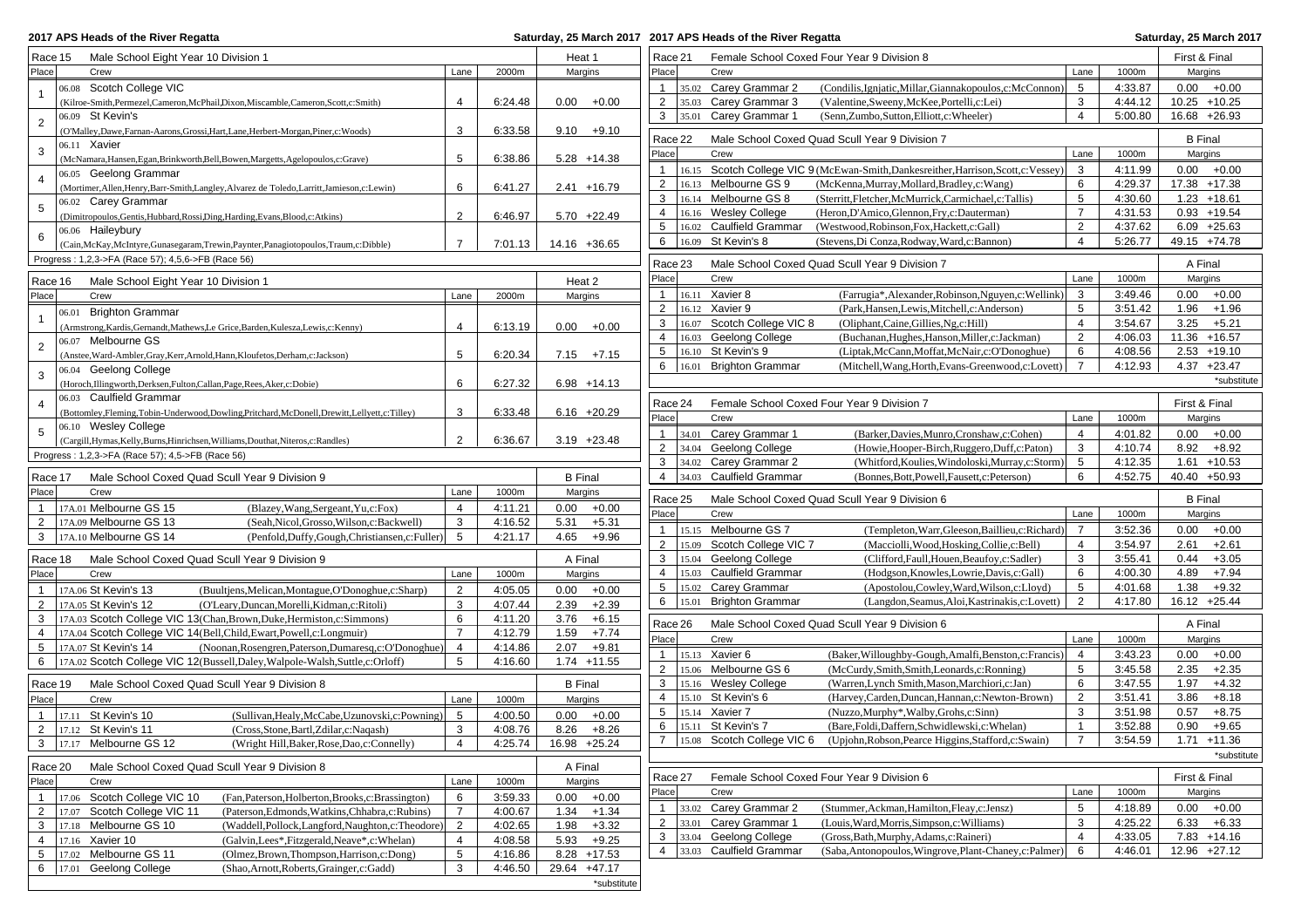|                                                    | 2017 APS Heads of the River Regatta                     |                                                                                                     |                     |                    |                |                    |                                |       | Saturday, 25 March 2017 2017 APS Heads of the River Regatta |                                                                                                |                |                    |                       | Saturday, 25 March 2017 |
|----------------------------------------------------|---------------------------------------------------------|-----------------------------------------------------------------------------------------------------|---------------------|--------------------|----------------|--------------------|--------------------------------|-------|-------------------------------------------------------------|------------------------------------------------------------------------------------------------|----------------|--------------------|-----------------------|-------------------------|
| Race 28                                            |                                                         | Male School Coxed Quad Scull Year 9 Division 5                                                      |                     |                    | <b>B</b> Final |                    | Race 36                        |       | Female School Coxed Four Year 9 Division 3                  |                                                                                                |                |                    | First & Final         |                         |
| Place                                              | Crew                                                    |                                                                                                     | Lane                | 1000m              | Margins        |                    | Place                          |       | Crew                                                        |                                                                                                | Lane           | 1000m              | Margins               |                         |
| 1   $14.02$                                        | Carey Grammar                                           | (Thals, Papanicolaou, Giannakopoulos, Adetunji, c: Roast)                                           | 4                   | 3:54.46            | 0.00           | $+0.00$            | $\mathbf{1}$                   |       | 30.03 Geelong College                                       | (Henderson, McIntyre, Hayden, Malone, c: Newman)                                               | $\overline{4}$ | 4:14.14            | 0.00                  | $+0.00$                 |
| $\overline{2}$<br>14.03                            | <b>Caulfield Grammar</b>                                | (Star, Xenidis, Le Get, Mitchell, c: Christofidis)                                                  | 5                   | 3:58.75            | 4.29           | $+4.29$            | $\overline{2}$                 |       | 30.02 Caulfield Grammar                                     | (Taranto, Matthews, Harding, Fordham, c: Collett)                                              | 3              | 4:14.69            | 0.55                  | $+0.55$                 |
| $\mathbf{3}$<br>14.04                              | Geelong College                                         | (McWilliam, Neal, Whitford, White, c: Gorell)                                                       | 3                   | 4:00.04            | 1.29           | $+5.58$            | 3                              |       | 30.01 Carey Grammar                                         | (Bozzone,Jones,Taylor,Kelly-Stout,c:Quay)                                                      | 5              | 4:16.52            | 1.83                  | $+2.38$                 |
| Race 29                                            |                                                         | Male School Coxed Quad Scull Year 9 Division 5                                                      |                     |                    | A Final        |                    | $\overline{4}$                 |       | 30.04 Wesley College                                        | (Vawser, Martin, Dowland, Stillwell, c: Feferkranz)                                            | 6              | 4:25.83            | $9.31 + 11.69$        |                         |
| Place                                              | Crew                                                    |                                                                                                     | Lane                | 1000m              | Margins        |                    | Race 37                        |       |                                                             | Male School Coxed Quad Scull Year 9 Division 2                                                 |                |                    | <b>B</b> Final        |                         |
|                                                    | 1   $14.09$ Xavier 5                                    | (Cahill, Waugh, Dodds, Tomanovits, c: Burke)                                                        | $\overline{4}$      | 3:36.01            | 0.00           | $+0.00$            | Place                          |       | Crew                                                        |                                                                                                | Lane           | 1000m              | Margins               |                         |
| $\overline{2}$<br>14.06                            | Scotch College VIC 5                                    | (Kluckow, Morley, Forsyth, Bodon, c: O'Brien)                                                       | 5                   | 3:39.03            | 3.02           | $+3.02$            | $\mathbf{1}$                   |       | 11.03 Caulfield Grammar                                     | (Potgieter, Hickman, Sammells, Doelling, c: Burley)                                            | 4              | 3:36.94            | $0.00 + 0.00$         |                         |
| 3<br>14.05                                         | Melbourne GS 5                                          | (Bede,Day,Hellmann,Bartlett,c:Griffith)                                                             | 6                   | 3:43.98            | 4.95           | $+7.97$            | $\overline{2}$                 |       | 11.02 Carey Grammar                                         | (Kierce, Mummé, Lewis, Bickerdike, c: Goss)                                                    | 5              | 3:50.02            | 13.08 +13.08          |                         |
| 4<br>14.07                                         | St Kevin's 5                                            | (Beaney, Howell, McCarthy, Boxer, c: O'Donoghue)                                                    | 2                   | 3:44.58            | 0.60           | $+8.57$            | $\mathbf{3}$                   |       | 11.04 Geelong College                                       | (Kennett, Bell, Sinnott, Forshaw, c: Williams)                                                 | 3              | 4:01.18            | 11.16 +24.24          |                         |
| 5<br>14.08                                         | <b>Wesley College</b>                                   | (Wraith, Tatterson, Mayhood, Coker, c: Sinclair)                                                    | 3                   | 3:45.46            | 0.88           | $+9.45$            | Race 38                        |       |                                                             | Male School Coxed Quad Scull Year 9 Division 2                                                 |                |                    | A Final               |                         |
| $6 \mid 14.01$                                     | <b>Brighton Grammar</b>                                 | (Aloi, Horth, Evans-Greenwood, Mitchell, c: Lovett)                                                 | $\overline{7}$      | 3:53.88            | $8.42 + 17.87$ |                    | Place                          |       | Crew                                                        |                                                                                                | Lane           | 1000m              | Margins               |                         |
| Race 30                                            | Female School Coxed Four Year 9 Division 5              |                                                                                                     |                     |                    | First & Final  |                    | $\mathbf{1}$                   |       | 11.06 Scotch College VIC 2                                  | (Hill, Cullen, Lempriere, Schneider, c: McDonald)                                              | $\overline{4}$ | 3:19.74            | 0.00                  | $+0.00$                 |
| Place                                              | Crew                                                    |                                                                                                     | Lane                | 1000m              | Margins        |                    | 2                              |       | 11.01 Brighton Grammar                                      | (Banfield, Segar, Sedgwick, Williams, c: Livitsanis)                                           | 6              | 3:26.32            | $6.58 + 6.58$         |                         |
| 1   $32.03$                                        | Geelong College                                         | (Curnow, Moulin-Singer, Kearns, Atkinson, c: Dodd)                                                  | 5                   | 4:09.88            | 0.00           | $+0.00$            | 3                              |       | 11.05 Melbourne GS 2                                        | (Long, Sutton, McCrea, McKay, c: Tallis)                                                       | 5              | 3:27.48            | $1.16 + 7.74$         |                         |
| $2 \mid 32.02$                                     | <b>Caulfield Grammar</b>                                | (Carey, Spanos, Penrose, Macvean, c: Melrose)                                                       | 3                   | 4:20.43            | 10.55 +10.55   |                    | $\overline{4}$                 |       | 11.09 Xavier 2                                              | (Lucas, Lawson, Clausen, Jones*, c: Babidge)                                                   | $\overline{2}$ | 3:32.44            | $4.96 + 12.70$        |                         |
| 3   32.01                                          | Carey Grammar                                           | (Dodich, Teh, Wheeler, Jelavic, c: Di Nello)                                                        | $\overline{4}$      | 4:21.56            | $1.13 + 11.68$ |                    | 5                              |       | 11.08 Wesley College                                        | (Reardon, Smith, Collins, Mashni, c: Dauterman)                                                | 3              | 3:33.36            | $0.92 + 13.62$        |                         |
| Race 31                                            |                                                         | Male School Coxed Quad Scull Year 9 Division 4                                                      |                     |                    | <b>B</b> Final |                    |                                |       | 11.07 St Kevin's 2                                          | (O'Callaghan, Dyt, Williams, Cavedon, c: Bannon)                                               | $\overline{7}$ | DID NOT FINISH     |                       |                         |
| Place                                              | Crew                                                    |                                                                                                     | Lane                | 1000m              | Margins        |                    |                                |       |                                                             |                                                                                                |                |                    |                       | *substitute             |
|                                                    | 1   13.02 Carey Grammar                                 | (Gower,Dimpfel,Murray-Hurley,Pace,c:Cohen)                                                          | $\overline{4}$      | 3:49.12            | 0.00           | $+0.00$            | Race 39                        |       | Female School Coxed Four Year 9 Division 2                  |                                                                                                |                |                    | First & Final         |                         |
| $2 \mid 13.03$                                     | <b>Caulfield Grammar</b>                                | (McVean, Westwood, Hume, Baxter, c: Christofidis)                                                   | 5                   | 3:54.27            | 5.15           | $+5.15$            | Place                          |       | Crew                                                        |                                                                                                | Lane           | 1000m              | Margins               |                         |
| 3   13.04                                          | Geelong College                                         | (Naylor,Nadorp-Goddard,Symons,Livingston,c:Kors)                                                    | 3                   | 3:58.98            | 4.71           | $+9.86$            | $\mathbf{1}$                   |       | 29.01 Carey Grammar                                         | (Furlan, Patel, Harkness, Hutchins, c: Cohen)                                                  | $\overline{4}$ | 4:02.03            | $0.00 + 0.00$         |                         |
|                                                    |                                                         |                                                                                                     |                     |                    |                |                    | $\overline{2}$                 |       | 29.02 Caulfield Grammar                                     | (Hawdon,Lettas,Schober,Burke,c:Farmer)                                                         | 6              | 4:05.96            | 3.93                  | $+3.93$                 |
| Race 32                                            |                                                         | Male School Coxed Quad Scull Year 9 Division 4                                                      |                     |                    | A Final        |                    | 3                              |       | 29.03 Geelong College                                       | (Coutts, Wynhoven, Thompson, Tierney, c: McLaughlin)                                           | 5              | 4:18.24            | 12.28 +16.21          |                         |
| Place                                              | Crew                                                    |                                                                                                     | Lane                | 1000m              | Margins        |                    |                                |       | 29.04 Wesley College                                        | (Danielson, Martin, Dowland, Stillwell, c: Feferkranz)                                         | 3              | <b>SCRATCHED</b>   |                       |                         |
|                                                    | 1   13.06 Scotch College VIC 4                          | (Gordon, Wirth, Hayes, McDonald, c: Brassington)                                                    | $\overline{4}$      | 3:29.76            | 0.00           | $+0.00$            | Race 40                        |       |                                                             | Male School Coxed Quad Scull Year 9 Division 1                                                 |                |                    | <b>B</b> Final        |                         |
| 2<br>13.01<br>3<br>13.05                           | <b>Brighton Grammar</b><br>Melbourne GS 4               | (Frederico, Hayter, Morgan, Ciciulla, c: Augustini)<br>(Paton, Gleeson, Wilson, West, c: Bennett)   | 5<br>3              | 3:36.52<br>3:38.07 | 6.76<br>1.55   | $+6.76$<br>$+8.31$ | Place                          |       | Crew                                                        |                                                                                                | Lane           | 1000m              | Margins               |                         |
| $\overline{4}$<br>13.09                            | Xavier 4                                                | (Lowe*,Keble,Vlasblom,Dunne,c:Bevilacqua)                                                           | $\overline{7}$      | 3:47.55            | $9.48 + 17.79$ |                    | $\mathbf{1}$                   |       | 10.08 Wesley College                                        | (Bird de la Coeur, Martin, Rawling, Gunner, c: Jan)                                            | $\overline{4}$ | 3:21.06            | 0.00                  | $+0.00$                 |
| $5 \mid 13.07$                                     | St Kevin's 4                                            | (Connell, Fodera, Stefanec, Williamson, c: McCabe)                                                  | 6                   | 3:59.50            | 11.95 +29.74   |                    | $\overline{2}$                 |       | 10.02 Carey Grammar                                         | (Feikema, Bouw, Rechner, Harris, c: Spencer)                                                   | 5              | 3:24.36            | 3.30                  | $+3.30$                 |
|                                                    | 13.08 Wesley College                                    | (Bryant,Tatterson,Rhoden,Cowan,c:Jan)                                                               | $\overline{2}$      | DID NOT FINISH     |                |                    | 3                              | 10.04 | Geelong College                                             | (Gray, Nurnaitis, Lever, Fulton, c: Gadd)                                                      | 3              | 3:26.87            | 2.51                  | $+5.81$                 |
|                                                    |                                                         |                                                                                                     |                     |                    |                | *substitute        |                                |       |                                                             |                                                                                                |                |                    |                       |                         |
| Race 33                                            | Female School Coxed Four Year 9 Division 4              |                                                                                                     |                     |                    | First & Final  |                    | Race 41<br>Place               |       | Crew                                                        | Male School Coxed Quad Scull Year 9 Division 1                                                 | Lane           | 1000m              | A Final<br>Margins    |                         |
| Place                                              | Crew                                                    |                                                                                                     | Lane                | 1000m              | Margins        |                    |                                |       |                                                             |                                                                                                | 5              |                    | 0.00                  | $+0.00$                 |
| 1 $ 31.01$                                         | Carey Grammar                                           | (Lurati, Kourambas, Hatfield, Arnott, c: Neofytou)                                                  | $\overline{4}$      | 4:01.33            | 0.00           | $+0.00$            | $\mathbf{1}$<br>$\overline{2}$ |       | 10.06 Scotch College VIC 1<br>10.07 St Kevin's 1            | (Perry, Symons, Isles, Price, c: Luscombe)<br>(Clifford, Webb, Ryan, Briggs, c: Powning)       | $\overline{4}$ | 3:11.39<br>3:15.07 | 3.68                  | $+3.68$                 |
| $2 \mid 31.03$                                     | Geelong College                                         | (Richards, Crtalic, Consedine, Greene, c: Rahmanian)                                                | 5                   | 4:08.25            | 6.92           | $+6.92$            | 3                              | 10.01 | <b>Brighton Grammar</b>                                     | (Fisher, Bortolussi, Jackson, Kirkham, c: Augustini)                                           | 3              | 3:16.16            | 1.09                  | $+4.77$                 |
| $3 \mid 31.02$                                     | <b>Caulfield Grammar</b>                                | (Black, Sun, Huss, McLellan, c: Paterakis)                                                          | 6                   | 4:21.05            | 12.80 +19.72   |                    | $\overline{4}$                 |       | 10.05 Melbourne GS 1                                        | (Scanlon, Nairn, Hilditch, Manton, c: Fuller)                                                  | 6              | 3:17.13            | 0.97                  | $+5.74$                 |
| 4 31.04                                            | <b>Wesley College</b>                                   | (King, Collins, Ding, Heath, c: Dimitropoulos)                                                      | 3                   | 4:28.20            | $7.15 +26.87$  |                    | $5\phantom{.0}$                |       | 10.09 Xavier 1                                              | (Croagh, Somerville, Prowse, Brew, c: Whelan)                                                  | $\overline{2}$ | 3:19.68            | 2.55                  | $+8.29$                 |
|                                                    |                                                         | Male School Coxed Quad Scull Year 9 Division 3                                                      |                     |                    | <b>B</b> Final |                    | 6                              |       | 10.03 Caulfield Grammar                                     | (Hume, Meyer, Stimpson, Vesely, c: Burley)                                                     | $\overline{7}$ | 3:29.67            | $9.99 + 18.28$        |                         |
| Race 34<br>Place                                   | Crew                                                    |                                                                                                     | Lane                | 1000m              | Margins        |                    | Race 42                        |       | Female School Coxed Four Year 9 Division                    |                                                                                                |                |                    | First & Final         |                         |
|                                                    |                                                         |                                                                                                     |                     |                    |                |                    | Place                          |       | Crew                                                        |                                                                                                | Lane           | 1000m              | Margins               |                         |
|                                                    | 1   $12.05$ Melbourne GS 3<br>2   $12.02$ Carey Grammar | (Bowden, Skinner, Attiwill, Gleeson, c: Richard)                                                    | 4<br>5              | 3:43.88<br>3:57.88 | 0.00           | $+0.00$            | $\mathbf{1}$                   |       | 28.03 Geelong College                                       |                                                                                                | $\overline{4}$ |                    | 0.00                  |                         |
|                                                    |                                                         | (Boddington, Burgess, Pitts, Livadaras, c: Davidson)                                                |                     |                    | 14.00 +14.00   |                    | $\overline{2}$                 |       | 28.02 Caulfield Grammar                                     | (Chalmers, Mathias, Thornton, Longden, c: Barr)<br>(Malone, Voigt, Norbury, Morrisby, c: Capp) | 3              | 5:03.93<br>5:04.74 | 0.81                  | $+0.00$<br>$+0.81$      |
|                                                    |                                                         | Race 35 Male School Coxed Quad Scull Year 9 Division 3                                              |                     |                    | A Final        |                    | 3                              |       | 28.01 Carey Grammar                                         | (Bavage, McDermott, Turner, Irving, c: Davidson)                                               | 5              | 5:13.27            | $8.53 + 9.34$         |                         |
| Place                                              | Crew                                                    |                                                                                                     | Lane                | 1000m              | Margins        |                    | $\overline{4}$                 |       | 28.04 Wesley College                                        | (Danielson, Paterson, Carter, Lawson, c: Dimitropoulos)                                        | 6              | 5:17.49            | $4.22 + 13.56$        |                         |
|                                                    | 1   $12.07$ St Kevin's 3                                | (Burke, Ball, Wright, Daniel, c: Marinos)                                                           | 5                   | 3:27.41            | 0.00           | $+0.00$            |                                |       |                                                             |                                                                                                |                |                    |                       |                         |
|                                                    | 2   $12.09$ Xavier 3                                    | (Dalton, Whitford, Higgins, Visentini, c: Curtain)                                                  | 3                   | 3:29.09            | 1.68           | $+1.68$            | Race 43                        |       |                                                             | Female School Coxed Four Year 10 Division 6                                                    |                |                    | First & Final         |                         |
|                                                    | 3   12.06 Scotch College VIC 3                          | (Fielding, O'Hara, Morley, Finster, c: Simmons)                                                     | 4                   | 3:31.37            | 2.28           | $+3.96$            | Place                          |       | Crew                                                        |                                                                                                | Lane           | 1000m              | Margins               |                         |
| $\overline{4}$<br>12.03<br>5 <sub>5</sub><br>12.08 | Caulfield Grammar<br><b>Wesley College</b>              | (Younane, Moore, Xydias, Ursini, c: Christofidis)<br>(Ryan, Burnet, Welch, Dugandzic, c: Dauterman) | $\overline{1}$<br>6 | 3:32.80            | 1.43<br>4.35   | $+5.39$            | $\mathbf{1}$<br>$\overline{2}$ |       | 27.03 Geelong Grammar<br>27.01 Caulfield Grammar            | (Southey, Doak, Peddie, Towning, c: Bond)<br>(Huinink, Milne, Borobokas, Downie, c: Farmer)    | 4<br>3         | 4:15.16            | $0.00 + 0.00$<br>0.85 |                         |
|                                                    | 6   12.04 Geelong College                               | (Bond, Sorenson, Whittakers, Kay, c: Williams)                                                      | $\overline{2}$      | 3:37.15<br>3:38.33 | $1.18 + 10.92$ | $+9.74$            | 3                              |       | 27.02 Geelong College                                       | (Miller, Barnes, Chapman, Bulford, c: Newman)                                                  | 6              | 4:16.01<br>4:16.58 | 0.57                  | $+0.85$<br>$+1.42$      |
| $\overline{7}$<br>12.01                            | <b>Brighton Grammar</b>                                 | (Fisher, Gee, Clarke, Swann, c: Livitsanis)                                                         | $\overline{7}$      | 3:39.37            | $1.04 + 11.96$ |                    | $\overline{4}$                 |       | 27.05 Geelong Grammar                                       | (Paterson, Wagner, Sharland, Canny, c: Wenzler)                                                | 5              | 4:21.08            | 4.50                  | $+5.92$                 |
|                                                    |                                                         |                                                                                                     |                     |                    |                |                    | $5\overline{5}$                |       | 27.04 Geelong Grammar                                       | (Glover, Lawrence, Stewart*, Chandler, c: Manasseh)                                            | $\overline{2}$ | 4:24.34            | 3.26                  | $+9.18$                 |
|                                                    |                                                         |                                                                                                     |                     |                    |                |                    |                                |       | 6 27.06 Caulfield Grammar                                   | (Back, Milne, McVean, Coxwell, c: Brown)                                                       | $\overline{7}$ | 4:30.72            | $6.38 + 15.56$        |                         |

\*substitute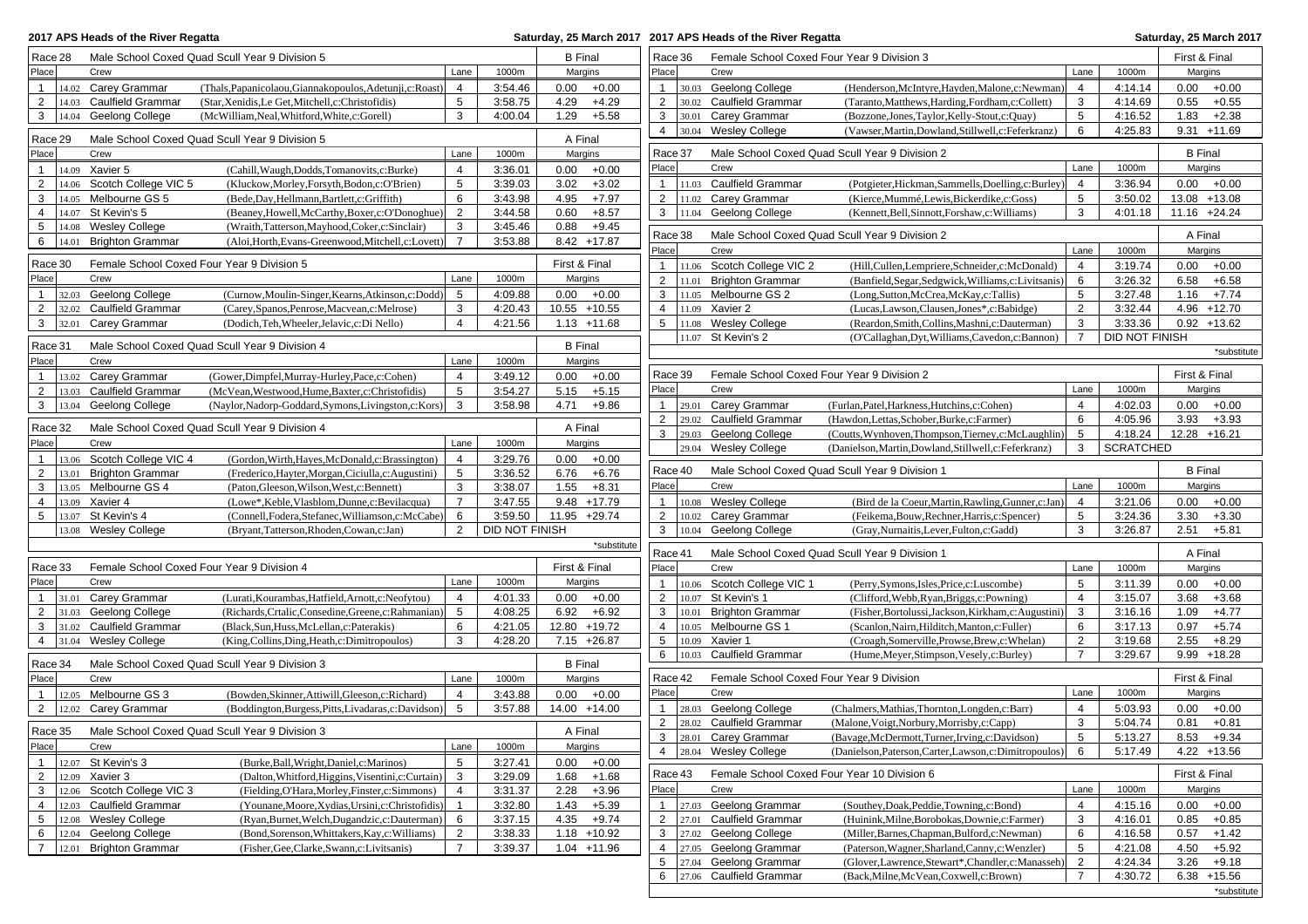|                         | Saturday, 25 March 2017<br>2017 APS Heads of the River Regatta<br>Saturday, 25 March 2017 2017 APS Heads of the River Regatta                          |                    |                               |                 |                                                                                                                  |                |         |                             |  |
|-------------------------|--------------------------------------------------------------------------------------------------------------------------------------------------------|--------------------|-------------------------------|-----------------|------------------------------------------------------------------------------------------------------------------|----------------|---------|-----------------------------|--|
| Race 44                 | Female School Coxed Four Year 10 Division 5                                                                                                            |                    | First & Final                 | Race 51         | Female School Coxed Four Open Division 1                                                                         |                |         | First & Final               |  |
| Place                   | Crew<br>Lane                                                                                                                                           | 1000m              | Margins                       | Place           | Crew                                                                                                             | Lane           | 1000m   | Margins                     |  |
| $\mathbf{1}$            | 26.04 Geelong Grammar<br>$\overline{4}$<br>(Nance, Jamieson, Morton, Stewart, c: Metcalfe)                                                             | 4:10.86            | 0.00<br>$+0.00$               | $\mathbf{1}$    | 21.03 Haileybury<br>(Storton, Williamson, McLaren, Ralphsmith, c: Thompson)                                      | $\overline{4}$ | 4:04.12 | $0.00 + 0.00$               |  |
| $\overline{2}$<br>26.01 | <b>Caulfield Grammar</b><br>$5\phantom{.0}$<br>(Neave, Woodburn, Wilson, Fitzsimmons, c: Murrowood)                                                    | 4:12.26            | 1.40<br>$+1.40$               | $\overline{2}$  | 21.02 Caulfield Grammar<br>(Rayner-Lawton, Scott, West, Fraser, c: Tilley)                                       | 5              | 4:16.42 | 12.30 +12.30                |  |
| 3<br>26.03              | Geelong Grammar<br>3<br>(Leslie, Brand, Wischer, Moses, c: Lau)                                                                                        | 4:14.26            | 2.00<br>$+3.40$               | 3               | 21.01 Carey Grammar<br>(Moon, Yao, Barrot, Morley, c: Edwards)                                                   | 3              | 4:41.02 | 24.60 +36.90                |  |
| 4<br>26.02              | 6<br>Geelong College<br>(Skedd, Milner, Alhadi, Briffa, c: Edwards)                                                                                    | 4:32.76            | 18.50 +21.90                  | Race 52         | Male School Eight Year 10 Division 3                                                                             |                |         | <b>B</b> Final              |  |
| Race 45                 | Female School Coxed Four Year 10 Division 4                                                                                                            |                    | First & Final                 | Place           | Crew                                                                                                             | Lane           | 2000m   | Margins                     |  |
| Place                   | Crew<br>Lane                                                                                                                                           | 1000m              | Margins                       |                 | 08.04 Melbourne GS                                                                                               |                |         |                             |  |
| 1                       | 25.03 Geelong College<br>$\overline{4}$<br>(Gove,Lazarus,Edwards,Blampied,c:Doery)                                                                     | 4:04.86            | $+0.00$<br>0.00               |                 | (Xu,O'Connor,McGregor,Bundy,Donnelly,Hawkins,Wilson-Robson,Yang,c:Corbett)                                       | 5              | 7:29.97 | $0.00 + 0.00$               |  |
| $\overline{2}$          | 2<br>25.05 Geelong Grammar<br>(Mackenzie, Friday, Mackey, Worboys, c: Turnbull)                                                                        | 4:11.16            | 6.30<br>$+6.30$               | $\overline{2}$  | 08.02 Geelong Grammar                                                                                            |                |         |                             |  |
| 3                       | 25.07 Haileybury<br>(Quinn, Hardeman, Hardeman, Kerr, c: Scaunich)<br>$\mathbf{1}$                                                                     | 4:14.56            | 3.40<br>$+9.70$               |                 | (Cole, Bates, Yoswichai, Roberts, Harris, O'Donnell, Hancock, Tillett*, c: Emery-Sherrard)                       | $\overline{4}$ | 7:52.07 | $22.10 + 22.10$             |  |
| 4                       | 25.06 Wesley College<br>5<br>(McIntosh, Webster, Greenfield, Long, c: Barnett-Baddeley)                                                                | 4:17.26            | $2.70 + 12.40$                |                 |                                                                                                                  |                |         | *substitute                 |  |
| 5                       | 25.01 Carey Grammar<br>(Parkinson, Spencer, Katsavos, Ferlaino, c: Carayanis)<br>6                                                                     | 4:19.76            | $2.50 + 14.90$                | Race 53         | Male School Eight Year 10 Division 3                                                                             |                |         | A Final                     |  |
| 6                       | 25.04 Geelong Grammar<br>(Slade, Palmer, Orford, White, c: Russell)<br>3                                                                               | 4:22.06            | $2.30 + 17.20$                | Place           | Crew                                                                                                             | Lane           | 2000m   | Margins                     |  |
| $\overline{7}$<br>25.02 | $\overline{7}$<br><b>Caulfield Grammar</b><br>(Heaphy,Deeble,Murray,Patterson,c:Suriarachchi)                                                          | 4:29.26            | $7.20 +24.40$                 |                 | 08.06 Scotch College VIC 1                                                                                       |                |         |                             |  |
| Race 46                 | Female School Coxed Four Year 10 Division 3                                                                                                            |                    | First & Final                 |                 | (Giffard, Day, Bergh, Somerton, Edwards, Montague, Zaki, Miller, c: Tadgell)                                     | 5              | 6:39.22 | 0.00<br>$+0.00$             |  |
| Place                   | Crew<br>Lane                                                                                                                                           | 1000m              | Margins                       |                 | 08.05 Melbourne GS                                                                                               |                |         |                             |  |
| $\mathbf{1}$            | 24.03 Geelong College<br>(Corrie Smith, Baensch, Bagnara, Adams, c: Barr)<br>$\overline{4}$                                                            | 4:12.84            | $+0.00$<br>0.00               | $\overline{2}$  | (Stephens, Marriner, Misko, Williams, Klempfner, Edwards, Ross, Hume, c: Mitchell)                               | $\overline{4}$ | 6:43.22 | $4.00 + 4.00$               |  |
| $\overline{2}$          | 5<br>24.02 Caulfield Grammar<br>(Coxwell, Peace, Wilson, McVean, c: van der Slot)                                                                      | 4:16.54            | 3.70<br>$+3.70$               | 3               | 08.01 Brighton Grammar                                                                                           |                |         |                             |  |
| 3                       | 24.05 Haileybury<br>(Cruse, Meade, Berry, Anderson, c: Chen)<br>6                                                                                      | 4:17.04            | 0.50<br>$+4.20$               |                 | (Zhu,Stuart-Williams,Sum,McPeake,Williams,Nimorakiotakis,Liddle,Graves,c:Tzimas)                                 | 3              | 7:02.80 | 19.58 +23.58                |  |
| 4                       | 24.04 Geelong Grammar<br>3<br>(McLachlan, Nicholson, O'Callaghan, Roderick, c: Shelton)                                                                | 4:19.04            | $+6.20$<br>2.00               | $\overline{4}$  | 08.03 Geelong Grammar                                                                                            |                |         |                             |  |
| 5                       | 24.01 Carey Grammar<br>2<br>(Dickson, Whitechurch, Plummer, Larkey, c: Boddington)                                                                     | 4:25.94            | $6.90 + 13.10$                |                 | (Sumendap*, Harry, Johnson, Nott, Chomley, Ning, Gemilang, Slorach*, c: Sakajiou)                                | $\overline{7}$ | 7:07.94 | $5.14 +28.72$               |  |
| 6                       | $24.06$ Wesley College<br>(McIntosh, Evans, Redmond, Shahak, c: Barnett-Baddeley)<br>7                                                                 | 4:37.64            | 11.70 +24.80                  | 5               | 08.07 Scotch College VIC 2                                                                                       |                |         |                             |  |
| Race 47                 | Female School Coxed Four Year 10 Division 2                                                                                                            |                    | First & Final                 |                 | (Chang, McHenry, Scott, Winton, Hrelja, Johns, Joel, Porter, c: Phillips)                                        | 6              | 7:10.06 | $2.12 + 30.84$              |  |
| Place                   | Crew<br>Lane                                                                                                                                           | 1000m              | Margins                       | 6               | 08.08 St Kevin's                                                                                                 |                |         |                             |  |
| $\mathbf{1}$            | 23.04 Geelong Grammar<br>(Kent, Saunders, Leckie, Mactaggart, c: Robinson)<br>3                                                                        | 4:02.03            | 0.00<br>$+0.00$               |                 | (Dinh,Scherrer,Liszukiewicz,Scott,Fergus,Penfold,Ragusa,McBurnie,c:Bannon)                                       | $\overline{2}$ | 7:35.08 | 25.02 +55.86<br>*substitute |  |
| $\overline{2}$          | $ 23.05$ Haileybury<br>(Deitch, Johnston, Petrakis, Pullin, c: Nguyen)<br>$\overline{4}$                                                               | 4:07.46            | 5.43<br>$+5.43$               |                 |                                                                                                                  |                |         |                             |  |
| 3                       | 2<br>23.02 Caulfield Grammar<br>(Memed,Thomson,Smith,Vanzyl,c:Webster)                                                                                 | 4:08.84            | 1.38<br>$+6.81$               | Race 54         | Male School Eight Year 10 Division 2                                                                             |                |         | <b>B</b> Final              |  |
| 4                       | 5<br>23.03 Geelong College<br>(Gilby,Sandner,Walker,Porte,c:Edwards)                                                                                   | 4:09.02            | $+6.99$<br>0.18               | Place           | Crew                                                                                                             | Lane           | 2000m   | Margins                     |  |
| 5                       | 6<br>23.06 Wesley College<br>(Hayes, Vella, Zanchi, McBurney, c: Slavik)                                                                               | 4:10.13            | 1.11<br>$+8.10$               |                 | 07.04 Geelong Grammar                                                                                            |                |         |                             |  |
| 6                       | $\overline{7}$<br>$23.01$ Carey Grammar<br>(Borroni, Wakim, Palliser, Liberopoulos, c: Frankpitt)                                                      | 4:11.37            | 1.24<br>$+9.34$               |                 | (Stevens, Fletcher, Job, Kellett, Caiani*, Southwick, van de Merwe, Mills, c: Cole)<br>07.02 Caulfield Grammar   | 5              | 7:05.45 | $0.00 + 0.00$               |  |
| Race 48                 | Female School Coxed Four Year 10 Division 1                                                                                                            |                    | First & Final                 | $\overline{2}$  |                                                                                                                  |                |         |                             |  |
| Place                   | Crew<br>Lane                                                                                                                                           | 1000m              | Margins                       |                 | (Lee,Lu,Murray,Duggan,Eggers,Grinter,Brandt,Hartley,c:Tilley)                                                    | $\overline{4}$ | 7:57.05 | 51.60 +51.60                |  |
| $\mathbf{1}$            | $\overline{4}$<br>22.04 Geelong Grammar<br>(Pickard, Dicker, Moore, Atkins, c: Watkins)                                                                | 3:52.40            | 0.00<br>$+0.00$               |                 |                                                                                                                  |                |         | *substitute                 |  |
| 2                       | 22.06 Wesley College<br>5<br>(Wilson, McCleary, Dawson, Sargent, c: Hanna)                                                                             | 3:53.70            | $+1.30$<br>1.30               | Race 55         | Male School Eight Year 10 Division 2                                                                             |                |         | A Final                     |  |
| 3<br>22.02              | <b>Caulfield Grammar</b><br>3<br>(Bail, Height, Vanzo, Beed, c: Brown)                                                                                 | 4:01.20            | 7.50<br>$+8.80$               | Place           | Crew                                                                                                             | Lane           | 2000m   | Margins                     |  |
| 4                       | 22.05 Haileybury<br>(O'Donoghue, Stock, Bjarnason, Sherritt, c: Shiell)<br>6                                                                           | 4:03.10            | $1.90 + 10.70$                |                 | 07.06 Scotch College VIC                                                                                         |                |         |                             |  |
| 5                       | $22.01$ Carey Grammar<br>(Yoannidis, Cain, Worth, Gilford, c: Walker)<br>$\overline{7}$                                                                | 4:09.10            | $6.00 + 16.70$                |                 | (White,Johnston,Macdonald,Hobson,Marshall,Lempriere,Bloom,Richards,c:Miller)                                     | $\overline{4}$ | 6:31.52 | 0.00<br>$+0.00$             |  |
| 6                       | 22.03 Geelong College<br>2<br>(Fisher, Perkins, Mathews, Ryan, c: Morgan)                                                                              | 4:10.80            | $1.70 + 18.40$                | $\overline{2}$  | 07.01 Brighton Grammar                                                                                           |                |         |                             |  |
| Race 49                 | Male School Coxed Four Year 10 Division 1                                                                                                              |                    | First & Final                 |                 | (Hernadi, Banfield, McConville, Mongey, Snowsill, Reid, Warrell, Jackson, c: Stewart)                            | 3              | 6:34.14 | 2.62<br>$+2.62$             |  |
| Place                   | Crew<br>Lane                                                                                                                                           | 1000m              | Margins                       | 3               | 07.05 Melbourne GS                                                                                               |                |         |                             |  |
|                         | 09.01 Carey Grammar<br>(Blood, Morrison, Goss, Rogers, c: Lincoln)<br>$\overline{4}$                                                                   | 3:49.66            | $0.00 + 0.00$                 |                 | (Davie, May, Danks, Newton-Brown, Finlay, Wilson, Thompson, Mullin, c: Staughton)                                | 5              | 6:37.53 | $3.39 + 6.01$               |  |
| $\overline{2}$          | 5<br>09.03 Xavier<br>(Gorman, Phipps-Parsons, Byrne, Chen, c: Babidge)                                                                                 | 4:04.96            | 15.30 +15.30                  | $\overline{4}$  | 07.08 Xavier<br>(Forbes, Giliberto, Crooke, Lachal, Donoghue, Cortada-McCorkell, Stuckey, McCarthy, c: Chisholm) | 6              | 6:44.01 | $6.48 + 12.49$              |  |
|                         | 3   09.02 Haileybury<br>(Steele, Petley, Green, Li, c: Watt)<br>3                                                                                      | 4:19.06            | 14.10 +29.40                  |                 | 07.07 St Kevin's                                                                                                 |                |         |                             |  |
|                         |                                                                                                                                                        |                    |                               | $5\phantom{.0}$ | (Roberts, Shepherd, Souter, Cox, Maule, Bonacci, O'Connor, Agostinelli, c: Ciavarella)                           | 2              | 6:56.56 | 12.55 +25.04                |  |
| Race 50                 | Male School Coxed Four Open Division 1                                                                                                                 |                    | First & Final                 |                 | 07.03 Geelong College                                                                                            |                |         |                             |  |
| Place                   | Crew<br>Lane                                                                                                                                           | 1000m              | Margins                       | 6               | (Byrne, Brown, Deppeler, Molloy, Jackman, McGuire, Middleton, Powell, c: Abikhair)                               | 7              | 7:06.46 | $9.90 + 34.94$              |  |
|                         | 1 $\vert$ 05.04 St Kevin's<br>(O'Leary, Nolan, O'Donoghue, Trail, c: O'Donoghue)<br>6                                                                  | 3:30.03            | $0.00 + 0.00$                 |                 |                                                                                                                  |                |         |                             |  |
| 2<br>3                  | 05.01 Carey Grammar<br>(Reeves, Packham, Kronenburg, Barnett, c: Lincoln)<br>5<br>05.02 Caulfield Grammar<br>(Shi, Cheng, Woop, Payne, c: Tilley)<br>4 | 3:32.63<br>3:57.73 | $2.60 + 2.60$<br>25.10 +27.70 |                 |                                                                                                                  |                |         |                             |  |
| 4                       | (Cai, Feng, Liu, Chinkwok Clarke, c: Moganaraju)<br>3<br>$05.03$ Haileybury                                                                            | 3:58.53            | $0.80 +28.50$                 |                 |                                                                                                                  |                |         |                             |  |
|                         | $\overline{7}$<br>05.05 Xavier<br>(Lines, Ha, Bennett, Turner, c: Power)                                                                               | <b>SCRATCHED</b>   |                               |                 |                                                                                                                  |                |         |                             |  |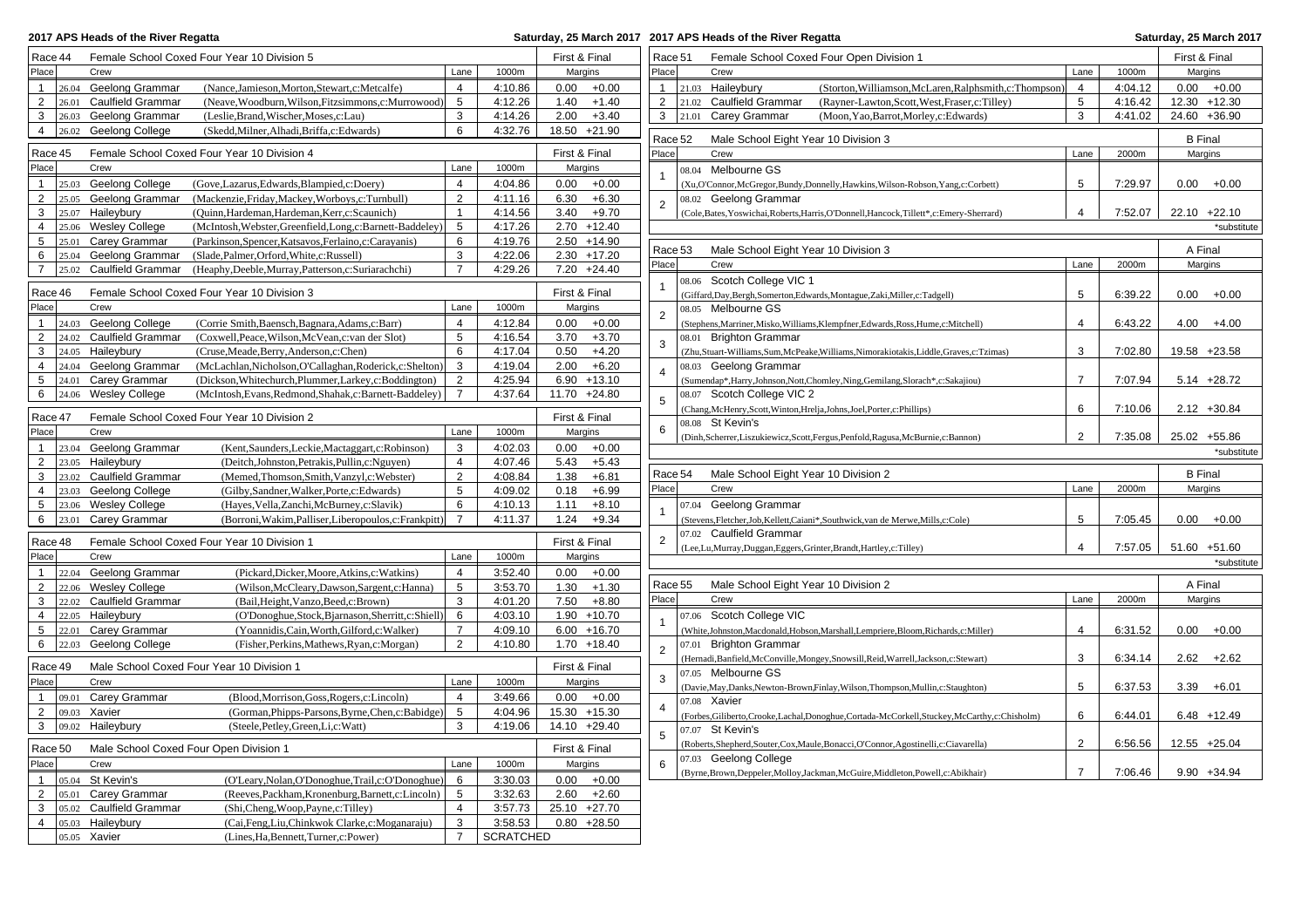| 2017 APS Heads of the River Regatta |
|-------------------------------------|
|-------------------------------------|

|                | 2017 APS Heads of the River Regatta                                                                      |                |         |                 | Saturday, 25 March 2017 2017 APS Heads of the River Regatta                                               |                |         | Saturday, 25 March 2017 |
|----------------|----------------------------------------------------------------------------------------------------------|----------------|---------|-----------------|-----------------------------------------------------------------------------------------------------------|----------------|---------|-------------------------|
|                | Male School Eight Year 10 Division 1<br>Race 56                                                          |                |         | <b>B</b> Final  | Race 60<br>Male School Eight Open Division 3                                                              |                |         | A Final                 |
| Place          | Crew                                                                                                     | Lane           | 2000m   | Margins         | Place<br>Crew                                                                                             | Lane           | 2000m   | Margins                 |
|                | 06.05 Geelong Grammar                                                                                    |                |         |                 | 03.01 Brighton Grammar                                                                                    |                |         |                         |
| $\mathbf{1}$   | (Mortimer, Allen, Henry, Barr-Smith, Langley, Alvarez de Toledo, Larritt, Jamieson, c: Lewin)            | 5              | 6:29.80 | 0.00<br>$+0.00$ | (Cruse, Wood, Gray, McDowell, Parish, Hurd, Parker, De Worsop, c: Durkin)                                 | $\overline{4}$ | 6:17.61 | 0.00<br>$+0.00$         |
|                | 06.03 Caulfield Grammar                                                                                  |                |         |                 | 03.07 St Kevin's                                                                                          |                |         |                         |
| $\sqrt{2}$     | (Bottomley, Fleming, Tobin-Underwood, Dowling, Pritchard, McDonell, Drewitt, Lellyett, c: Tilley)        | $\overline{4}$ | 6:35.32 | 5.52<br>$+5.52$ | $\overline{2}$<br>(Lucas-Lely, Eaton, Hogan, Bartaska, Fritsch, McNamara, Weatherall, Lindeman, c: Dwyer) | 5              | 6:21.03 | 3.42<br>$+3.42$         |
|                | 06.10 Wesley College                                                                                     |                |         |                 | 03.04 Geelong Grammar                                                                                     |                |         |                         |
| 3              | (Cargill, Hymas, Kelly, Burns, Hinrichsen, Williams, Douthat, Niteros, c: Randles)                       | 3              | 6:38.70 | $3.38 + 8.90$   | 3<br>(Gaunt, Eisner, Thorne*, Ranacher, Maconochie, Forwood, Pithie, McKenzie, c: Doughty)                | 6              | 6:26.04 | 5.01<br>+8.43           |
|                | 06.02 Carey Grammar                                                                                      |                |         |                 | 03.06 Scotch College VIC                                                                                  |                |         |                         |
| $\overline{4}$ | (Dimitropoulos, Gentis, Hubbard, Rossi, Ding, Harding, Evans, Blood, c: Atkins)                          | 6              | 6:40.43 | $1.73 + 10.63$  | (Rickard, Price, Bolton, Wilson, Marsden, Dickson, Aitken, Hart, c: Gill)                                 | 3              | 6:26.65 | $0.61 + 9.04$           |
|                | 06.06 Haileybury                                                                                         |                |         |                 | 03.08 Xavier                                                                                              |                |         |                         |
| 5              | (Cain, McKay, McIntyre, Gunasegaram, Trewin, Paynter, Panagiotopoulos, Traum, c: Dibble)                 | 2              | 6:51.92 | $11.49 +22.12$  | 5<br>(Loewenstein, Hicks, Targett, Woodley, Mort, Ketsakidis, Morton, Higgins, c: Liu)                    | 2              | 6:39.88 | 13.23 +22.27            |
|                |                                                                                                          |                |         |                 | 03.02 Caulfield Grammar<br>6                                                                              |                |         |                         |
|                | Male School Eight Year 10 Division 1<br>Race 57                                                          |                |         | A Final         | (De Nardis, Oriander, Radford, Slorach, Matheou, Brand, Myers, Ribush, c: Hutchins)                       | $\overline{7}$ | 6:47.09 | $7.21 + 29.48$          |
| Place          | Crew                                                                                                     | Lane           | 2000m   | Margins         |                                                                                                           |                |         | *substitute             |
| $\mathbf{1}$   | 06.08 Scotch College VIC                                                                                 |                |         |                 | Race 61<br>Female School Eight Open Division 3                                                            |                |         | First & Final           |
|                | (Kilroe-Smith, Permezel, Cameron, McPhail, Dixon, Miscamble, Cameron, Scott, c: Smith)                   | 5              | 6:15.74 | $0.00 + 0.00$   | Place<br>Crew                                                                                             | Lane           | 2000m   | Margins                 |
| $\overline{2}$ | 06.01 Brighton Grammar                                                                                   |                |         |                 |                                                                                                           |                |         |                         |
|                | (Armstrong, Kardis, Gernandt, Mathews, Le Grice, Barden, Kulesza, Lewis, c: Kenny)                       | $\overline{4}$ | 6:19.49 | $3.75 + 3.75$   | 20.03 Geelong Grammar                                                                                     |                |         |                         |
| 3              | 06.07 Melbourne GS                                                                                       |                |         |                 | (Fowles, Galetto, Radford, Wilson, Clarke, Sutton, Darling, Turner, c: Canny)                             | $\overline{4}$ | 7:44.06 | $0.00 + 0.00$           |
|                | (Anstee, Ward-Ambler, Gray, Kerr, Arnold, Hann, Kloufetos, Derham, c: Jackson)                           | 3              | 6:22.50 | $+6.76$<br>3.01 | 20.01 Geelong College<br>$\overline{2}$                                                                   |                |         |                         |
| $\overline{4}$ | 06.09 St Kevin's                                                                                         |                |         |                 | (Miller, McLaughlin, Archer, Salveson, Dobie, Darcy, Gorell, Lockyer, c: Pullin)                          | 3              | 7:55.96 | 11.90 +11.90            |
|                | (O'Malley, Dawe, Farnan-Aarons, Grossi, Hart, Lane, Herbert-Morgan, Piner, c: Woods)                     | 6              | 6:27.40 | 4.90 +11.66     | 20.02 Geelong Grammar<br>3                                                                                |                |         |                         |
| 5              | 06.11 Xavier                                                                                             |                |         |                 | (Conn, Eckert, O'Brien, Grave, Stent, Holmes, von Bibra*, Gillies, c: Taylor)                             | 5              | 8:15.86 | 19.90 +31.80            |
|                | (McNamara, Hansen, Egan, Brinkworth, Bell, Bowen, Margetts, Agelopoulos, c: Grave)                       | $\overline{2}$ | 6:28.74 | $1.34 + 13.00$  |                                                                                                           |                |         | *substitute             |
| 6              | 06.04 Geelong College                                                                                    | $\overline{7}$ |         |                 | Male School Eight Open Division 2<br>Race 62                                                              |                |         | <b>B</b> Final          |
|                | (Horoch, Illingworth, Derksen, Fulton, Callan, Page, Rees, Aker, c: Dobie)                               |                | 6:33.94 | $5.20 + 18.20$  | Place<br>Crew                                                                                             | 2000m          | Margins |                         |
|                | Race 58<br>Male School Eight Open Division 4                                                             |                |         | First & Final   | 02.01 Brighton Grammar                                                                                    |                |         |                         |
| Place          | Crew                                                                                                     | Lane           | 2000m   | Margins         | (Platt, Kastrinakis, Connell, Murray, Bullock, Twycross, Mason, Catt, c: Kenny)                           | $\overline{4}$ | 6:20.08 | 0.00<br>$+0.00$         |
|                | 04.04 Scotch College VIC 1                                                                               |                |         |                 | 02.06 Melbourne GS                                                                                        |                |         |                         |
| $\mathbf{1}$   | (Orloff,Tsigaras,Liu,Holmes,Upjohn,Shnider,Lim,Meikle,c:Pak)                                             | 5              | 6:33.50 | $+0.00$<br>0.00 | 2<br>(Ross, Nuske, Hayter, Hilditch, Ebeyan, Tragas, Bidgood, MacDonald, c: Jenkins)                      | 5              | 6:23.06 | 2.98<br>$+2.98$         |
|                | <b>Brighton Grammar</b><br>04.01                                                                         |                |         |                 | 02.09 Wesley College                                                                                      |                |         |                         |
| $\overline{2}$ | (Dean,Longmire,Jackson,Rowell,McInerney,Mottram,Adams,Middlemiss,c:Stewart)                              | 6              | 6:41.47 | 7.97<br>$+7.97$ | 3<br>(Bell, Pewtress, Chen, Macfarlane, Jacobs, Smith, Tudge, Grant, c: Peters)                           | 3              | 6:28.79 | $5.73 + 8.71$           |
|                | 04.02 Geelong Grammar                                                                                    |                |         |                 | 02.05 Haileybury                                                                                          |                |         |                         |
| 3              | (Spangler, Balcombe Ehrlich, Batra, Roberts, Bishop, Messner*, Cassidy, Campbell, c: Schlotzer de Lucio) | 3              | 7:01.01 | 19.54 +27.51    | (Osborne, Burgess, Holding, Okhuizen, Bracken, Ward, Lauder, Horvat, c: Moganaraju)                       | 6              | 6:42.36 | 13.57 +22.28            |
|                | 04.03 Melbourne GS                                                                                       |                |         |                 |                                                                                                           |                |         |                         |
| $\overline{a}$ | (Heathcote-Smith,Dunlop,Sinclair,Hayward,Pollock,Cooper,Geczy,Brown,c:Thompson)                          | $\overline{4}$ | 7:03.60 | $2.59 + 30.10$  | Female School Eight Open Division 2<br>Race 63                                                            |                |         | Final                   |
|                | 04.05 Scotch College VIC 2                                                                               |                |         |                 | Place<br>Crew                                                                                             | Lane           | 2000m   | Margins                 |
| 5              | (Williams, Argent, Cussell, McRobert, Eagles, Skinner, Liu, Rabie, c: Miller)                            |                | 7:07.10 | $3.50 + 33.60$  | 19.03 Geelong College                                                                                     |                |         |                         |
|                |                                                                                                          |                |         | *substitute     | (Ryan, Goldsack, Evans, Longden, Barr, White, Binos, Russell, c: Morgan)                                  | $\overline{4}$ | 7:04.43 | 0.00<br>$+0.00$         |
|                |                                                                                                          |                |         |                 | 19.04 Geelong Grammar<br>2                                                                                |                |         |                         |
|                | Male School Eight Open Division 3<br>Race 59                                                             |                |         | <b>B</b> Final  | (Hill, Manifold, Biggs, Kebbell, Hagege, Sutherland, Keogh, Jackson, c: Blyth)                            | 5              | 7:11.18 | $6.75 + 6.75$           |
| Place          | Crew                                                                                                     | Lane           | 2000m   | Margins         | 19.02 Caulfield Grammar<br>3                                                                              |                |         |                         |
| $\mathbf{1}$   | 03.05 Melbourne GS                                                                                       |                |         |                 | (Mitchell, Adam, Routley, Duckett, Fergusson, Upton, Elliott, Nilsson, c: Annois)                         | 3              | 7:31.65 | 20.47 +27.22            |
|                | (Hornor, Baker, Croser, Brown, Hibbard, Grimwade, Blomley, Kelly, c: Zorin)                              | 5              | 6:38.74 | 0.00<br>$+0.00$ | 19.05 Wesley College                                                                                      |                |         |                         |
| $\overline{2}$ | Geelong College<br>03.03                                                                                 |                |         |                 | (Fraser, Anderson, Mason, Gaddie, Burke, Toohey, Ongwat, Machell, c: Peters)                              | 6              | 7:36.77 | $5.12 + 32.34$          |
|                | (Vagg, Kay, Manning, Delahunty, Moorfoot, Batrouney, Gadd, Phung, c: Bourke)                             | $\overline{4}$ | 6:50.90 | $12.16 + 12.16$ | 19.01 Carey Grammar<br>5                                                                                  |                |         |                         |
|                |                                                                                                          |                |         |                 | (Dugan, Gillot, Anderson, Ernest, Brookman, McKay, Fennessy, Perry, c: Arnold)                            | $\overline{2}$ | 7:55.30 | 18.53 +50.87            |